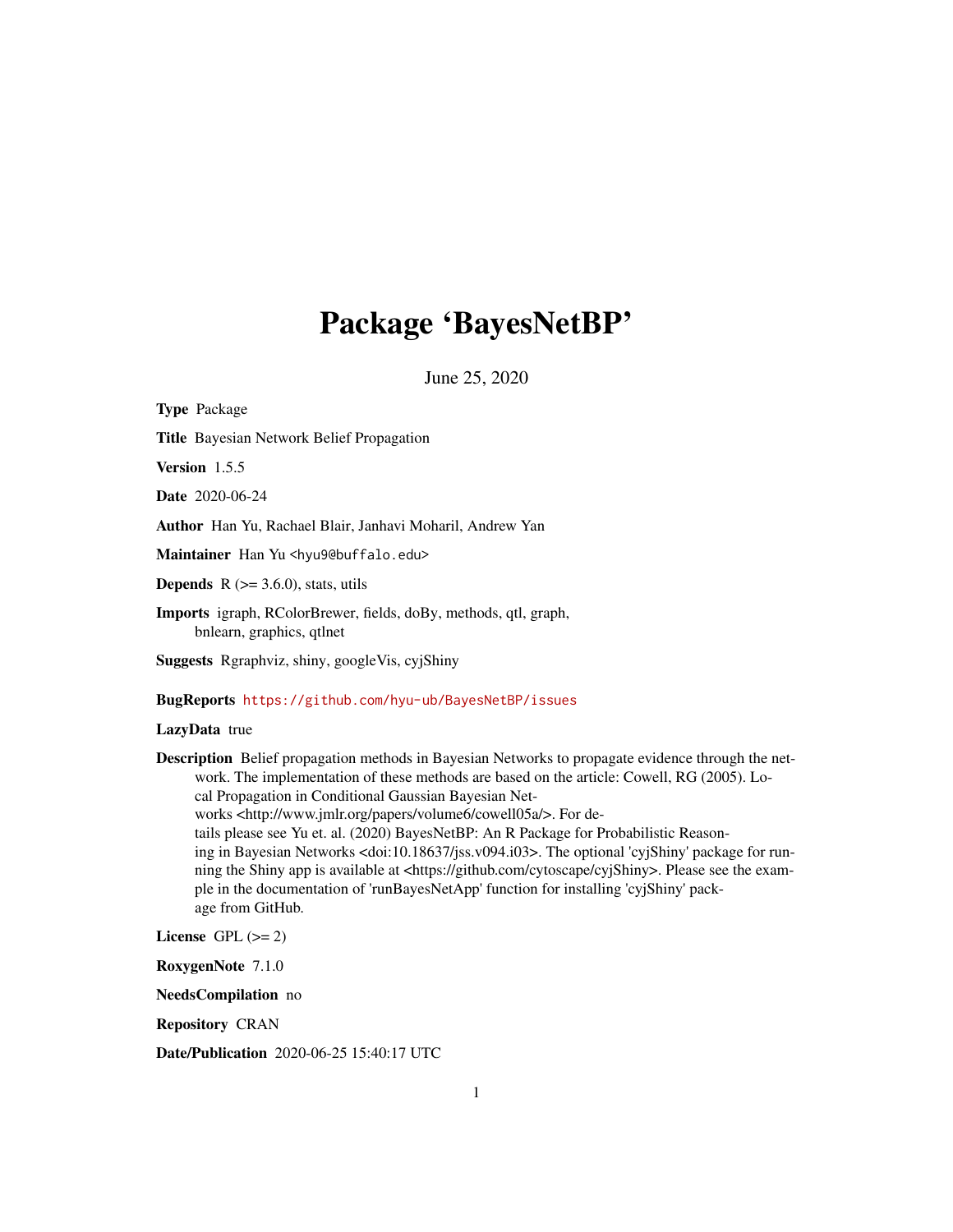# <span id="page-1-0"></span>R topics documented:

|       | $\overline{2}$  |
|-------|-----------------|
|       | $\overline{3}$  |
|       | $\overline{4}$  |
|       | $\overline{4}$  |
|       | 5               |
|       | 6               |
|       | 8               |
|       | 9               |
|       | $\overline{9}$  |
|       |                 |
|       | $\overline{11}$ |
|       |                 |
|       |                 |
|       |                 |
|       |                 |
|       |                 |
|       |                 |
|       |                 |
|       |                 |
|       |                 |
|       |                 |
|       |                 |
|       |                 |
|       |                 |
|       |                 |
|       |                 |
| Index | 27              |
|       |                 |

AbsorbEvidence *Absorb evidence into the model*

# Description

Absorb evidence into the model

# Usage

```
AbsorbEvidence(tree, vars, values)
```
# Arguments

| tree   | a ClusterTree object                                                       |
|--------|----------------------------------------------------------------------------|
| vars   | a vector of the names of observed variables                                |
| values | a list of observed values of the variables. Aside from a single value, The |
|        | element of the list can also be a vector of likelihood values              |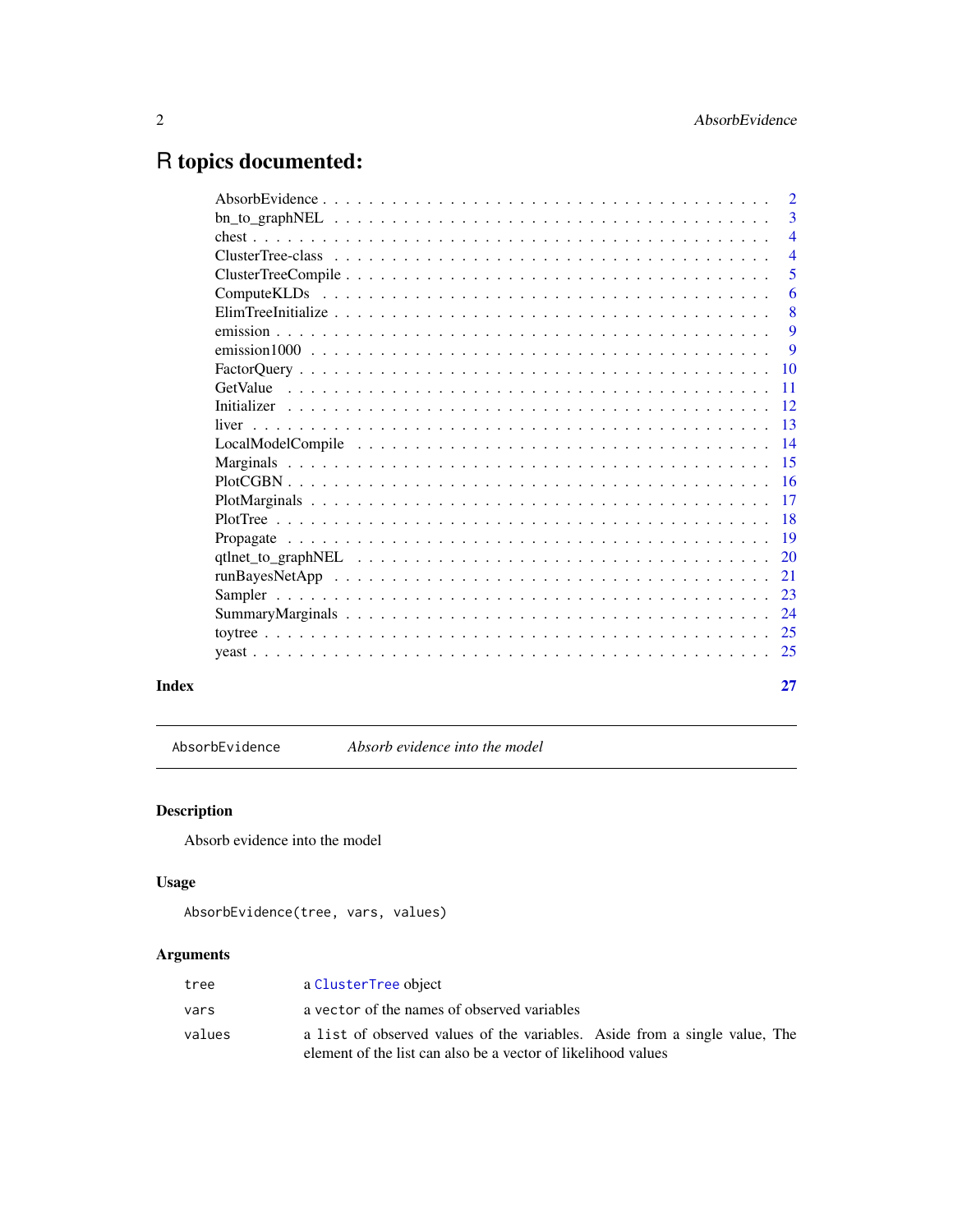# <span id="page-2-0"></span>bn\_to\_graphNEL 3

### Details

Absorb multiple types and pieces of evidences into a [ClusterTree](#page-3-1) object. The discrete compartment of the [ClusterTree](#page-3-1) will be automatically propagated after evidence absorption, so that the object will be ready for making queries and absorbing additional evidence.

#### Value

[ClusterTree](#page-3-1) object with the evidence absorbed

#### Author(s)

Han Yu

#### References

Cowell, R. G. (2005). Local propagation in conditional Gaussian Bayesian networks. Journal of Machine Learning Research, 6(Sep), 1517-1550.

Lauritzen, S. L., & Spiegelhalter, D. J. (1988). Local computations with probabilities on graphical structures and their application to expert systems. Journal of the Royal Statistical Society. Series B (Methodological), 157-224.

Yu H, Moharil J, Blair RH (2020). BayesNetBP: An R Package for Probabilistic Reasoning in Bayesian Networks. Journal of Statistical Software, 94(3), 1-31. <doi:10.18637/jss.v094.i03>.

#### Examples

```
data(liver)
tree.init.p <- Initializer(dag=liver$dag, data=liver$data,
                           node.class=liver$node.class,
                           propagate = TRUE)
tree.post <- AbsorbEvidence(tree.init.p, c("Nr1i3", "chr1_42.65"), list(1,"1"))
```
bn\_to\_graphNEL *Convert a bn object to graphNEL object*

#### **Description**

Convert a bn object to graphNEL object while removing isolated nodes

# Usage

```
bn_to_graphNEL(graph_bn)
```
#### Arguments

graph\_bn a bn object of Bayesian network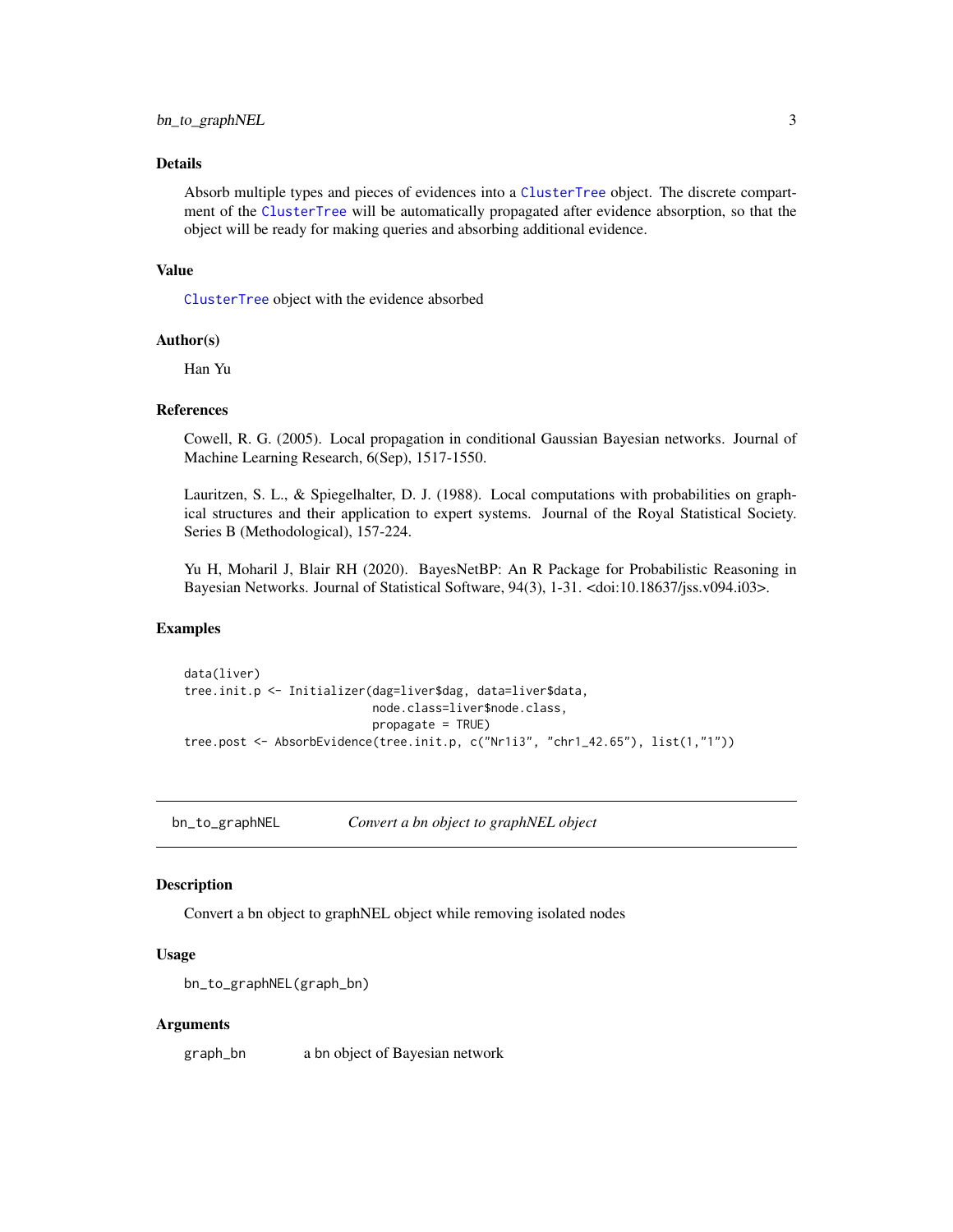#### <span id="page-3-0"></span>Value

a graphNEL object

# Author(s)

Han Yu

chest *A simulated data from the Chest Clinic example*

# Description

Simulated data from the Chest Clinic example (also known as the Asia example) from Lauritzen and Spiegelhalter, 1988.

#### Usage

data(chest)

#### Format

The data set chest contains two objects:

data a data. frame object of 10000 observations and 8 discrete variables.

dag a graphNEL object specifying the network structure.

#### References

Lauritzen and Spiegelhalter (1988) Local Computations with Probabilities on Graphical Structures and their Application to Expert Systems (with Discussion). J. Roy. Stat. Soc. 50, p. 157-224.

Dethlefsen, C., & Hojsgaard, S. (2005). A common platform for graphical models in R: The gRbase package. Journal of Statistical Software, 14(17), 1-12.

<span id="page-3-1"></span>ClusterTree-class *An S4 class of the cluster tree.*

#### Description

The ClusterTree object is the computational object for belief propagation.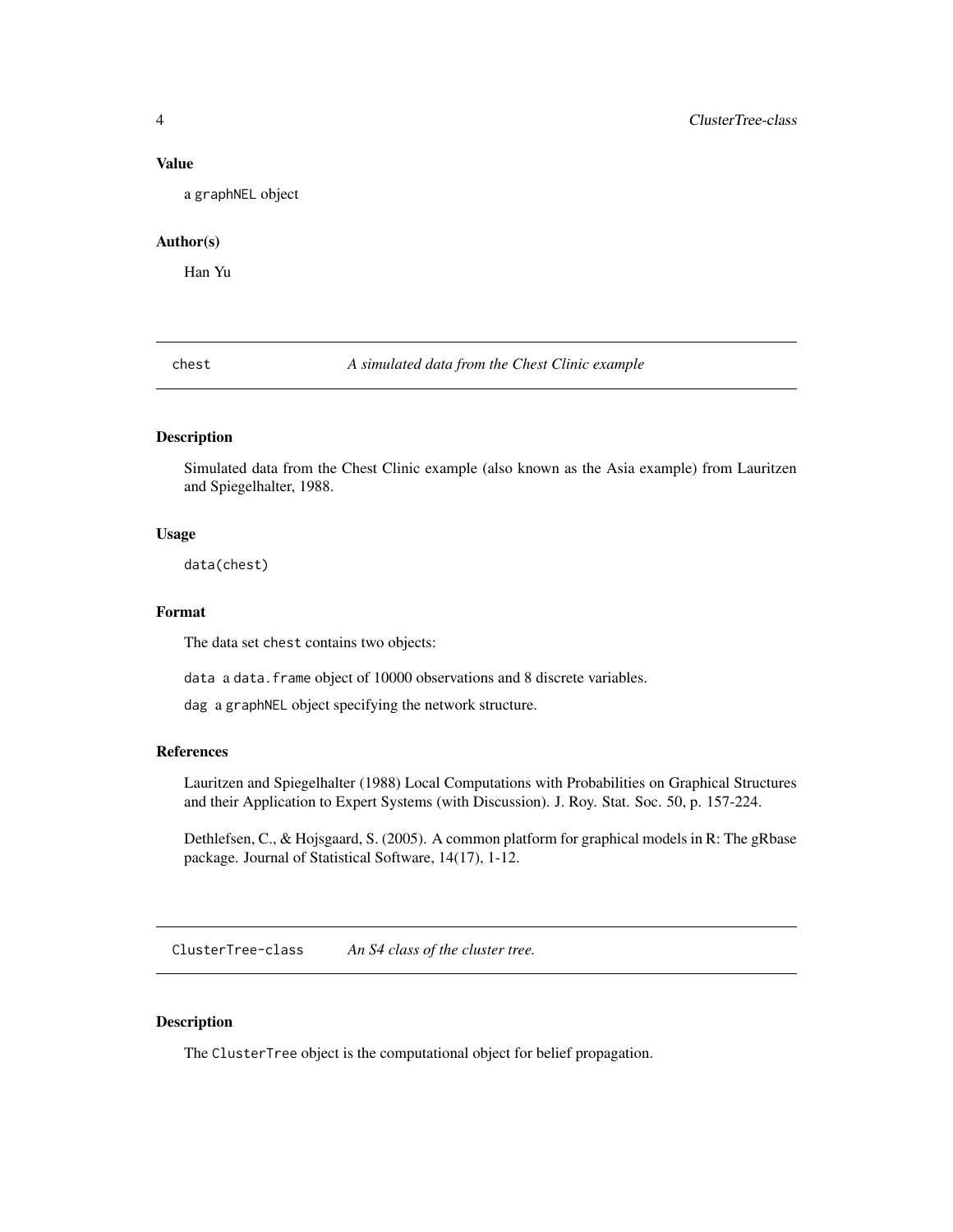#### <span id="page-4-0"></span>**Slots**

cluster A vector storing the name of clusters in the cluster tree.

- node A vector storing the name of nodes in the Bayesian network.
- graph A list of two graphNEL objects: \$dag stores the graph of Bayesian network, \$tree stores the graph of the cluster tree.
- member A named list of the node cluster membership.
- parent A named vector indicating the parent node of a given cluster in the cluster tree.
- cluster.class A named vector of logical values indicating whether a cluster is continuous or discrete.

node.class A named vector of logical values indicating whether a node is continuous or discrete.

- assignment A named list indicating the assignment of discrete nodes discrete clusters.
- propagated A logical value indicating whether the discrete compartment has been propagated.
- cpt A named list of the conditional probability tables.
- jpt A named list of the joint distribution tables.
- lppotential A named list of the linear predictor potentials assigned to each cluster in the lppotential slots.
- postbag A named list of the linear predictor potentials assigned to each cluster in the postbag slots.
- activeflag A named vector of logical values indicating whether a continuous cluster is active.
- absorbed.variables A vector of characters indicating variables observed with hard evidence.
- absorbed.values A list indicating the values of the variables observed with hard evidence.
- absorbed.soft.variables A vector of characters indicating variables observed with soft or likelihood evidence.

absorbed.soft.values A list of the likelihoods of the soft or likelihood evidence.

<span id="page-4-1"></span>ClusterTreeCompile *Compile the cluster tree*

#### Description

Get the cluster sets and strong semi-elimination tree from the Bayesian network

#### Usage

```
ClusterTreeCompile(dag, node.class)
```
# Arguments

| dag        | a graphNEL object of the Bayesian network                                      |
|------------|--------------------------------------------------------------------------------|
| node.class | a named vector of logical values, TRUE if node is discrete, FASLE if otherwise |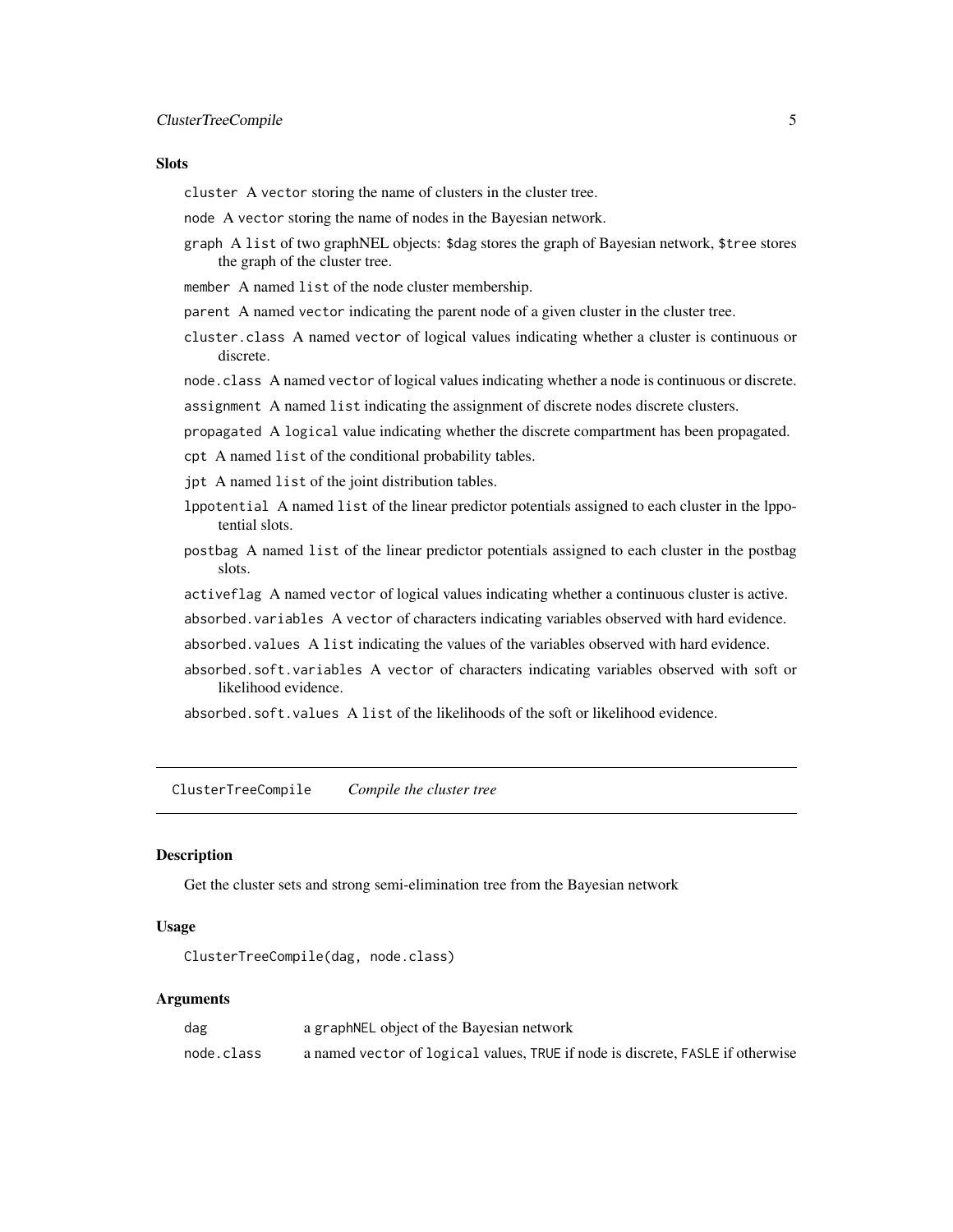#### <span id="page-5-0"></span>Details

This function forms the cluster sets and the semi-elimination tree graph from the Bayesian network. The procedures include acquiring the elimination order, moralization, triangulation, obtaining cluster sets, forming strong elimination tree and strong semi-elimination tree. The cluster sets and the semi-elimination tree are required to initialize the cluster tree.

#### Value

tree.graph a graphNEL object of semi-elimination tree.

dag a graphNEL object of original Bayesian network.

cluster.sets a list of members of each cluster.

node.class a named vector of logical values, TRUE if node is discrete, FASLE if otherwise

elimination.order a vector of node names sorted by the elimination order.

#### Author(s)

Han Yu

# References

Cowell, R. G. (2005). Local propagation in conditional Gaussian Bayesian networks. Journal of Machine Learning Research, 6(Sep), 1517-1550.

Yu H, Moharil J, Blair RH (2020). BayesNetBP: An R Package for Probabilistic Reasoning in Bayesian Networks. Journal of Statistical Software, 94(3), 1-31. <doi:10.18637/jss.v094.i03>.

#### See Also

#### [ElimTreeInitialize](#page-7-1)

#### Examples

```
data(liver)
cst <- ClusterTreeCompile(dag=liver$dag, node.class=liver$node.class)
```
ComputeKLDs *Compute signed and symmetric Kullback-Leibler divergence*

#### Description

Compute signed and symmetric Kullback-Leibler divergence of variables over a spectrum of evidence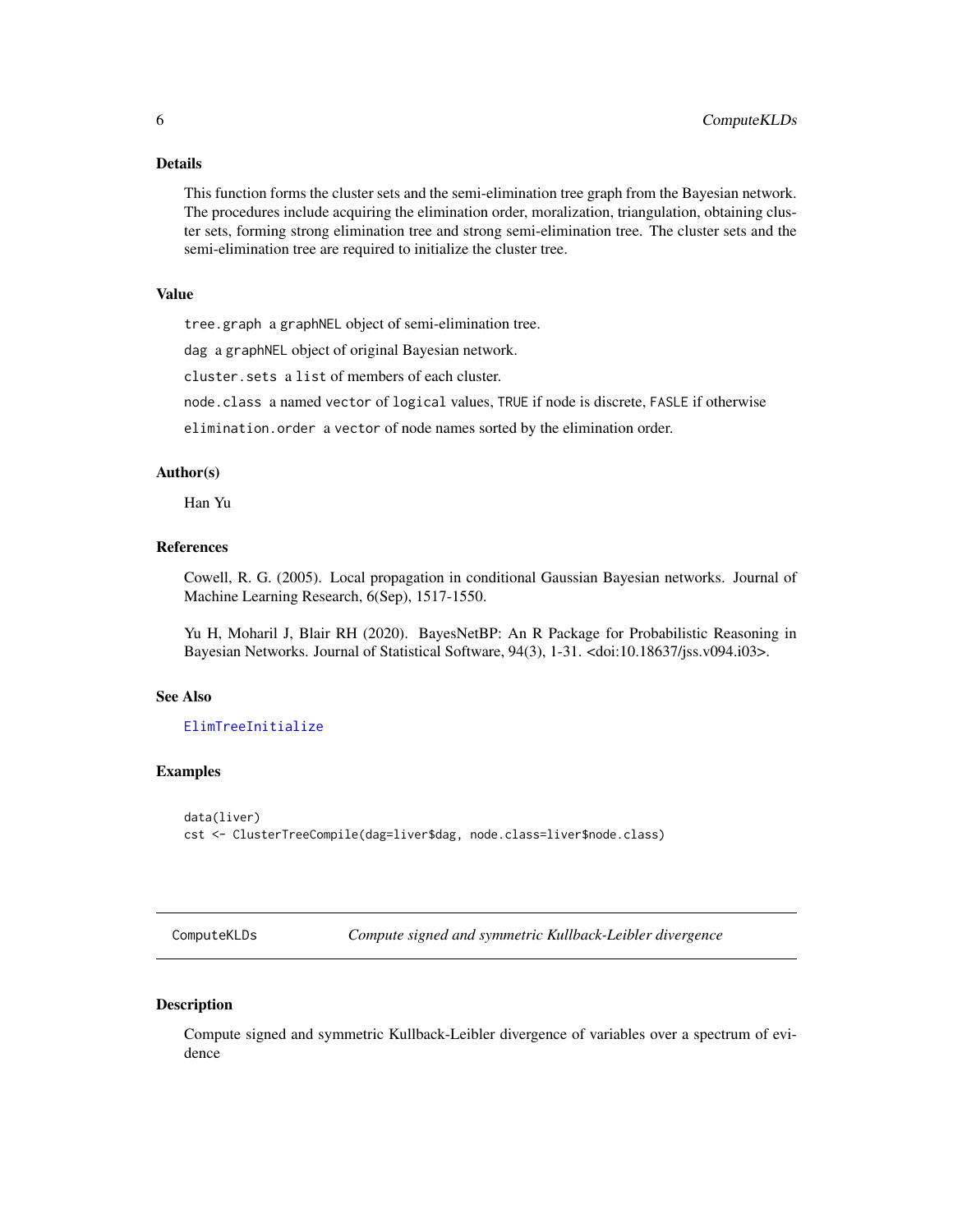# <span id="page-6-0"></span>ComputeKLDs 7

#### Usage

ComputeKLDs(tree, var0, vars, seq, pbar = TRUE, method = "gaussian")

#### Arguments

| tree   | a ClusterTree object                                                                                   |
|--------|--------------------------------------------------------------------------------------------------------|
| var0   | the variable to have evidence absrobed                                                                 |
| vars   | the variables to have divergence computed                                                              |
| seg    | a vector of numeric values as the evidences                                                            |
| pbar   | $logical(1)$ whether to show progress bar                                                              |
| method | method for divergence computation: gaussian for Gaussian approximation, for<br>Monte Carlo integration |

# Details

Compute signed and symmetric Kullback-Leibler divergence of variables over a spectrum of evidence. The signed and symmetric Kullback-Leibler divergence is also known as Jeffery's signed information (JSI) for continuous variables.

#### Value

a data.frame of the divergence

#### Author(s)

Han Yu

# References

Cowell, R. G. (2005). Local propagation in conditional Gaussian Bayesian networks. Journal of Machine Learning Research, 6(Sep), 1517-1550.

Yu H, Moharil J, Blair RH (2020). BayesNetBP: An R Package for Probabilistic Reasoning in Bayesian Networks. Journal of Statistical Software, 94(3), 1-31. <doi:10.18637/jss.v094.i03>.

### Examples

```
## Not run:
data(liver)
tree.init.p <- Initializer(dag=liver$dag, data=liver$data,
                           node.class=liver$node.class,
                           propagate = TRUE)
klds <- ComputeKLDs(tree=tree.init.p, var0="Nr1i3",
                    vars=setdiff(tree.init.p@node, "Nr1i3"),
                    seq=seq(-3,3,0.5))
head(klds)
```
## End(Not run)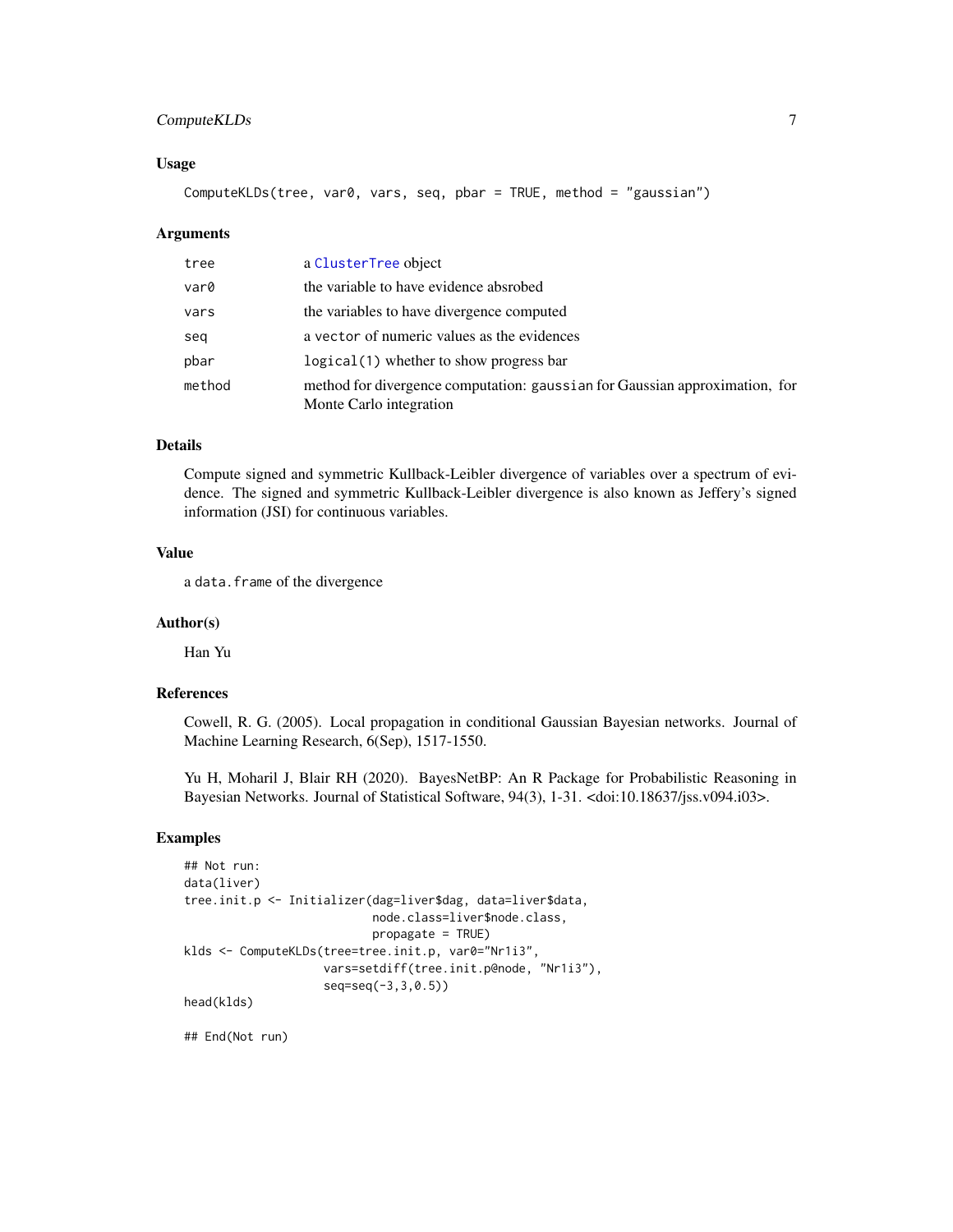<span id="page-7-1"></span><span id="page-7-0"></span>ElimTreeInitialize *Initialize the elimination tree*

# Description

Initialize the elimination tree with the local models

### Usage

ElimTreeInitialize(tree, dag, model, node.sets, node.class)

#### Arguments

| tree       | a graphNEL object of the elimination tree                                      |
|------------|--------------------------------------------------------------------------------|
| dag        | a graph NEL object of the Bayesian network                                     |
| model      | a list of local models built from LocalModelCompile function                   |
| node.sets  | a list of cluster sets obtained from ClusterTreeCompile function               |
| node.class | a named vector of logical values, TRUE if node is discrete, FASLE if otherwise |

#### Details

Initialize the elimination tree with the local models

#### Value

[ClusterTree](#page-3-1) object with the local models incorporated

#### Author(s)

Han Yu

#### References

Cowell, R. G. (2005). Local propagation in conditional Gaussian Bayesian networks. Journal of Machine Learning Research, 6(Sep), 1517-1550.

Yu H, Moharil J, Blair RH (2020). BayesNetBP: An R Package for Probabilistic Reasoning in Bayesian Networks. Journal of Statistical Software, 94(3), 1-31. <doi:10.18637/jss.v094.i03>.

#### See Also

The functions [ClusterTreeCompile](#page-4-1) and [LocalModelCompile](#page-13-1) provide necessary objects to obtain [ClusterTree](#page-3-1) object by initializing the elimination tree through this function.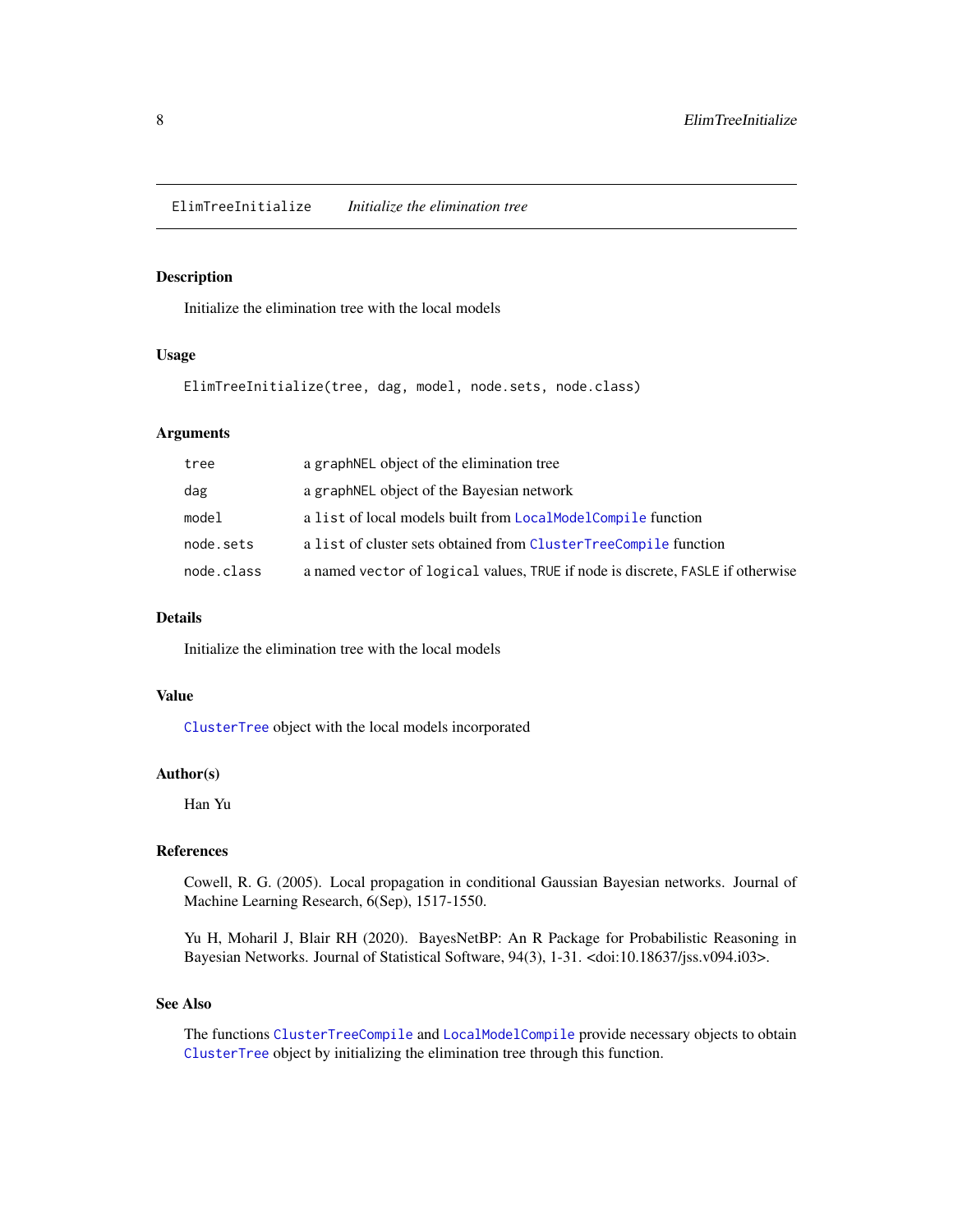#### <span id="page-8-0"></span>emission 9

#### Examples

```
data(liver)
cst <- ClusterTreeCompile(dag=liver$dag, node.class=liver$node.class)
models <- LocalModelCompile(data=liver$data, dag=liver$dag, node.class=liver$node.class)
tree.init <- ElimTreeInitialize(tree=cst$tree.graph,
                                dag=cst$dag,
                                model=models,
                                node.sets=cst$cluster.sets,
                                node.class=cst$node.class)
```
emission *A ClusterTree Example of Emission Model*

#### Description

A propagated [ClusterTree](#page-3-1) object named emission. This model contains nine variables, indlucing three discrete: Filter State (Fs), Waste Type (W), Burning Regimen (B) and six continuous variables: Metals in Waste (Min), Metals Emission (Mout), Filter Efficiency (E), Dust Emission (D), CO2 Concentration in Emission (C), Light Penetrability (L).

#### Usage

data(emission)

#### Format

The data set contains a propagated [ClusterTree](#page-3-1) object emission ready for evidence absorption and making queries.

#### References

Lauritzen, Steffen L., and Frank Jensen. Stable local computation with conditional Gaussian distributions. Statistics and Computing 11.2 (2001): 191-203.

emission1000 *A simulated data from the Emission example*

#### Description

Simulated data from the Emission example (also known as the Waste Incinerator example)

#### Usage

data(emission1000)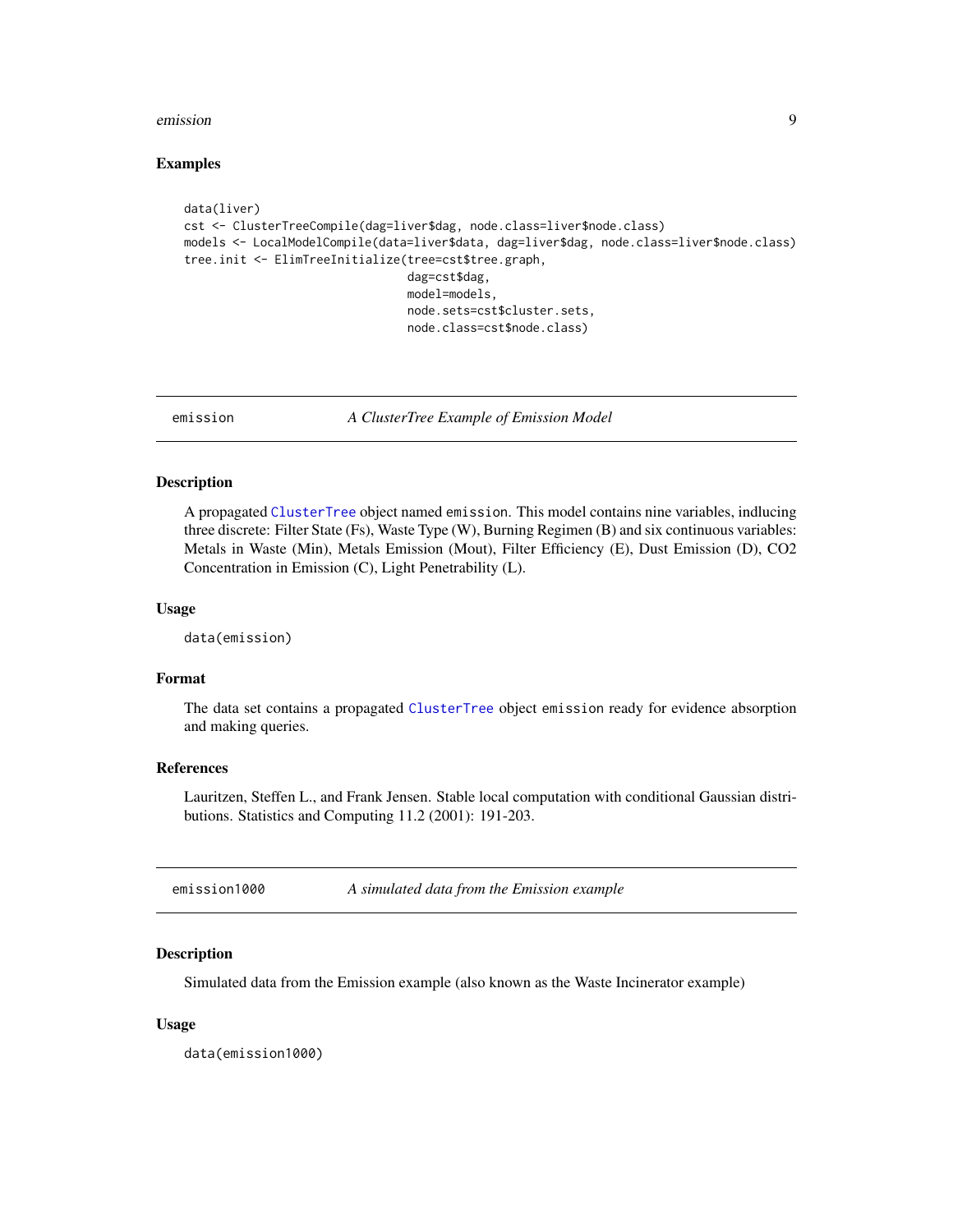<span id="page-9-0"></span>The data set emission1000 contains two objects:

data a data.frame object of 1000 observations and 3 discrete variables and 6 continuous variables.

dag a graphNEL object specifying the network structure.

# References

Lauritzen, S. L., & Jensen, F. (2001). Stable local computation with conditional Gaussian distributions. Statistics and Computing, 11(2), 191-203.

#### Description

Obtain the joint, marginal, and conditional distributions of discrete variables

#### Usage

```
FactorQuery(tree, vars = c(), mode = c("joint", "conditional", "list"))
```
#### Arguments

| tree | a ClusterTree object         |
|------|------------------------------|
| vars | the variables to be queried  |
| mode | type of desired distribution |

#### Details

Query the joint distribution of any combination of discrete variables when mode is "joint", or conditional distribution of a discrete variable. The mode "list" return a list of variable combinations, such that joint distributions of any subset of them are ready for extraction. Queries outside this list are also supported but may take longer computing time. This function will also return marginal distribution if only one variable is queried.

#### Value

data.frame object specifying a joint or conditional distribution.

#### Author(s)

Han Yu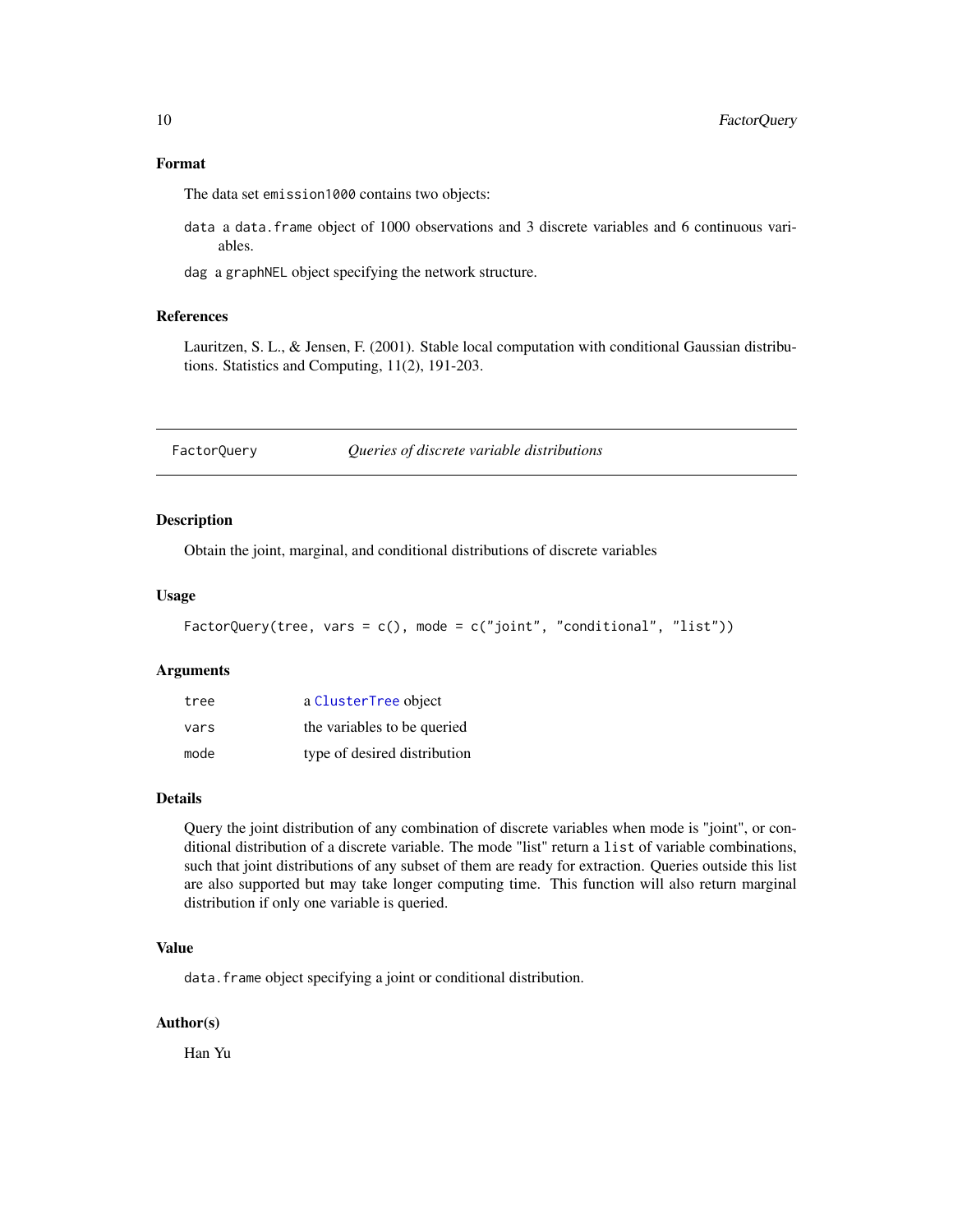#### <span id="page-10-0"></span>GetValue 11

# References

Cowell, R. G. (2005). Local propagation in conditional Gaussian Bayesian networks. Journal of Machine Learning Research, 6(Sep), 1517-1550.

Yu H, Moharil J, Blair RH (2020). BayesNetBP: An R Package for Probabilistic Reasoning in Bayesian Networks. Journal of Statistical Software, 94(3), 1-31. <doi:10.18637/jss.v094.i03>.

#### Examples

```
data(chest)
dag <- chest$dag
node.class <- rep(TRUE, length(dag@nodes))
names(node.class) <- dag@nodes
tree.init.p <- Initializer(dag=dag, data=chest$data,
                           node.class=node.class,
                           propagate=TRUE)
# joint distribution
FactorQuery(tree=tree.init.p, vars=c("tub", "xray", "dysp", "asia"), mode="joint")
# conditional distribution
FactorQuery(tree=tree.init.p, vars=c("xray"), mode="conditional")
```
GetValue *Possible values of a discrete variable*

#### Description

Obtain all the possible values of a discrete variable.

#### Usage

GetValue(tree, var, message = TRUE)

#### Arguments

| tree    | a ClusterTree object         |
|---------|------------------------------|
| var     | the variables to be queried  |
| message | type of desired distribution |

#### Value

a vector of the possible values of discrete variable. If the variable is continuous, the returned value will be NULL.

#### Author(s)

Han Yu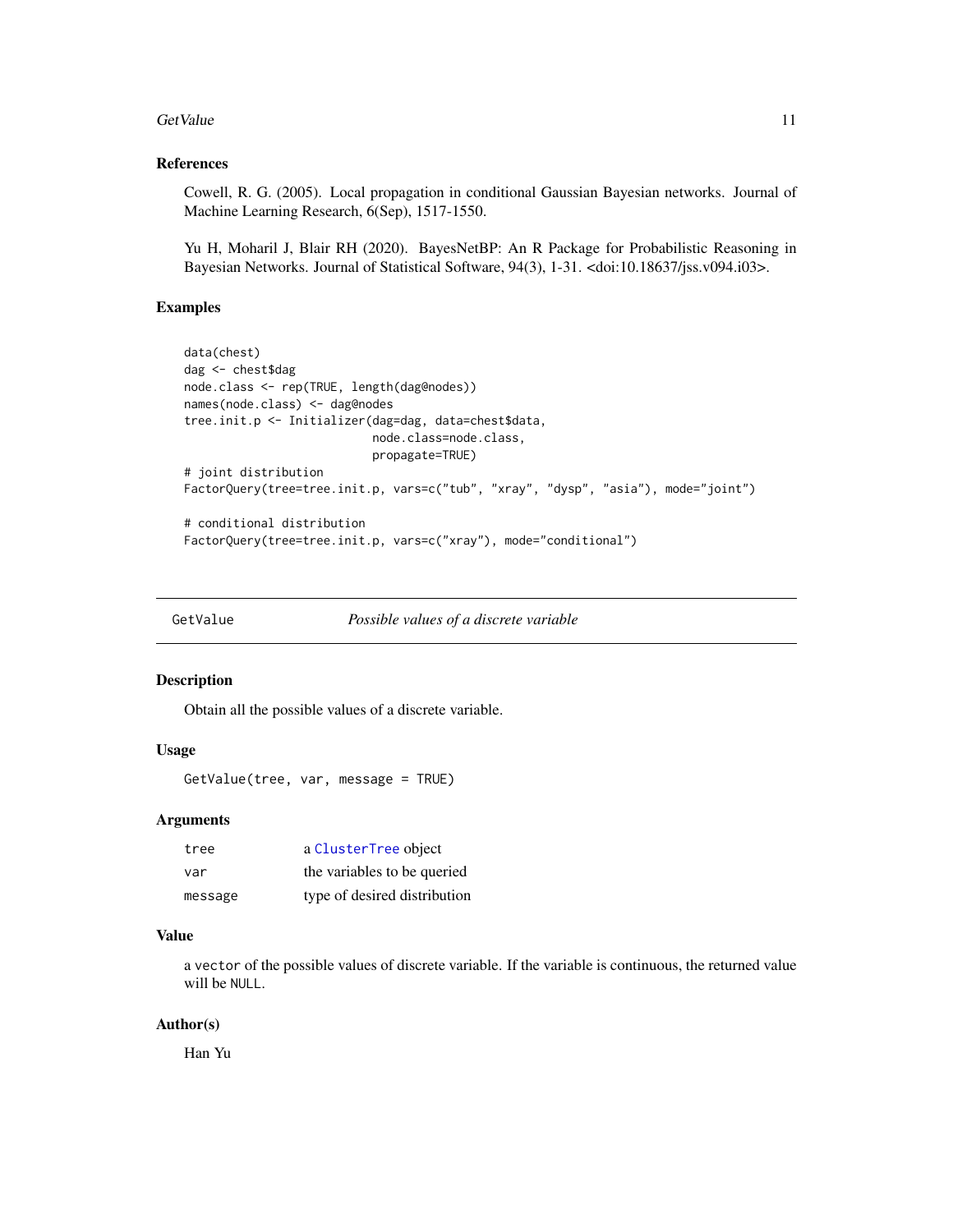# Examples

```
data(toytree)
GetValue(toytree, "HDL")
```
Initializer *Initialize a ClusterTree object*

#### Description

Initialize a ClusterTree object

#### Usage

```
Initializer(dag, data, node.class, propagate = TRUE)
```
#### Arguments

| dag        | a graph NEL object of the Bayesian network                                     |
|------------|--------------------------------------------------------------------------------|
| data       | a data.frame object                                                            |
| node.class | a named vector of logical values, TRUE if node is discrete, FASLE if otherwise |
| propagate  | logical TRUE if the discrete part of the ClusterTree to be propagated          |

# Details

A wrapper function to initialize a [ClusterTree](#page-3-1) object. It combines the functions of [ClusterTreeCompile](#page-4-1), [LocalModelCompile](#page-13-1), [ElimTreeInitialize](#page-7-1) and [Propagate](#page-18-1), thus initialize the [ClusterTree](#page-3-1) object in a single step.

### Value

[ClusterTree](#page-3-1) object

#### Author(s)

Han Yu

# References

Cowell, R. G. (2005). Local propagation in conditional Gaussian Bayesian networks. Journal of Machine Learning Research, 6(Sep), 1517-1550.

Yu H, Moharil J, Blair RH (2020). BayesNetBP: An R Package for Probabilistic Reasoning in Bayesian Networks. Journal of Statistical Software, 94(3), 1-31. <doi:10.18637/jss.v094.i03>.

# See Also

[ClusterTreeCompile](#page-4-1), [LocalModelCompile](#page-13-1), [ElimTreeInitialize](#page-7-1), [Propagate](#page-18-1)

<span id="page-11-0"></span>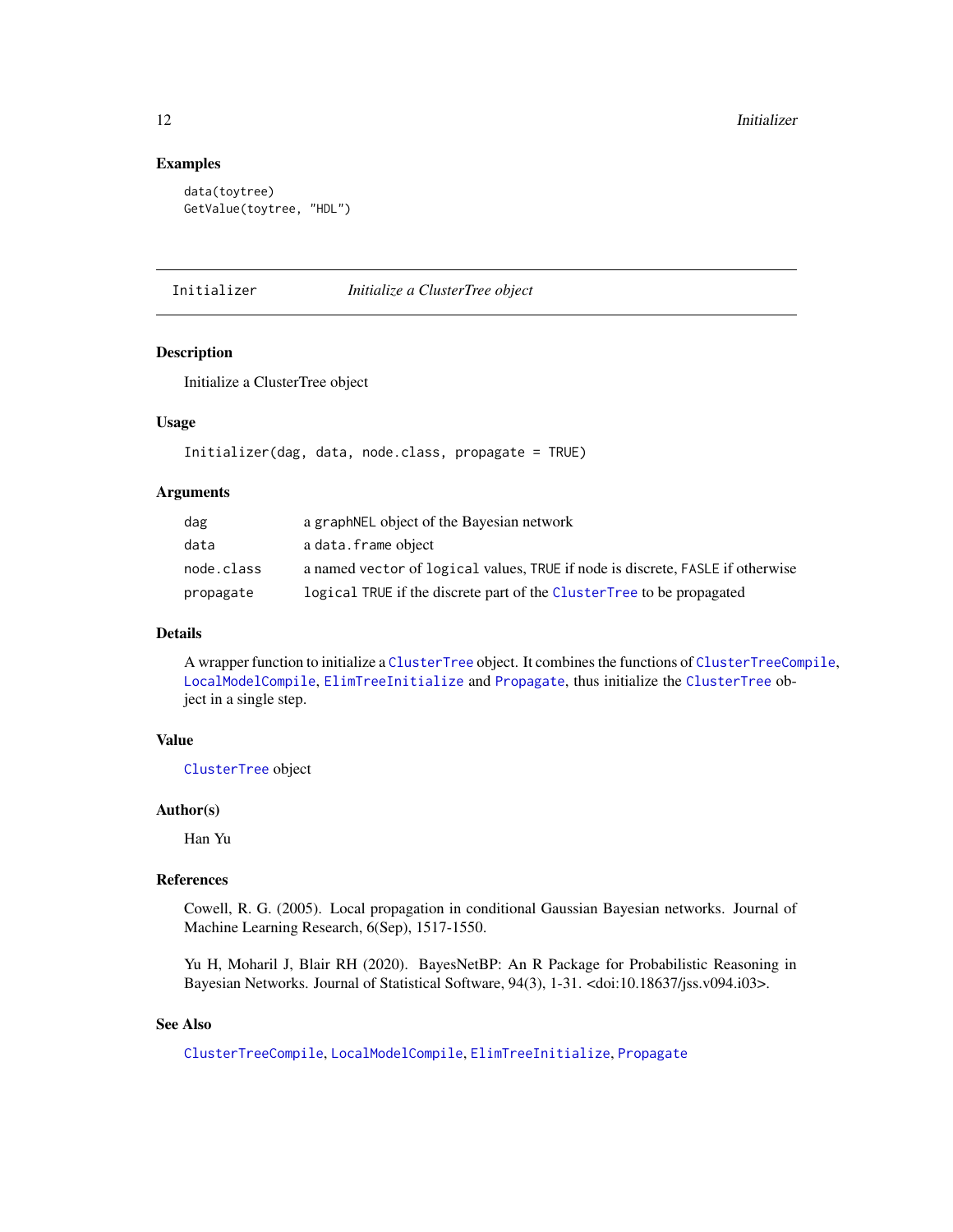<span id="page-12-0"></span>liver the contract of the contract of the contract of the contract of the contract of the contract of the contract of the contract of the contract of the contract of the contract of the contract of the contract of the cont

#### Examples

```
data(liver)
tree.init.p <- Initializer(dag=liver$dag, data=liver$data,
                           node.class=liver$node.class,
                           propagate = TRUE)
```
<span id="page-12-1"></span>

liver *Mus Musculus HDL QTL data from Leduc et. al. (2012)*

# Description

Liver QTL data was obtained from a F2 inner-cross between inbred MRL/MpJ and SM/J strains of mice.

#### Usage

data(liver)

#### Format

The data set liver contains three objects: the data, a learned Bayesian network structure and vector specifying node type. The fields are described as follows:

- data a data. frame object that contains 280 samples (rows) and 15 variables: genotype data (genotype states at 5 SNP markers) and phenotype data (HDL levels and normalized expression values of 10 genes). Three of these phenotypes are dichotomized, including Cyp2b10, Spgl1 and HDL. Genotypes and dichotomized phenotypes are of class factor and continuous phenotypes are of class numeric.
- dag a graphNEL object, which is the network structure learned by qtlnet package.

node.class a named vector of logical values indicating whether each node is discrete.

#### References

Leduc MS, Blair RH, Verdugo RA, Tsaih SW, Walsh K, Churchill GA, Paigen B.(2012). "Using bioinformatics and systems genetics to dissect HDL-cholesterol genetics in an MRL/MpJ x SM/J intercross." J Lipid Res., 6, 1163-75.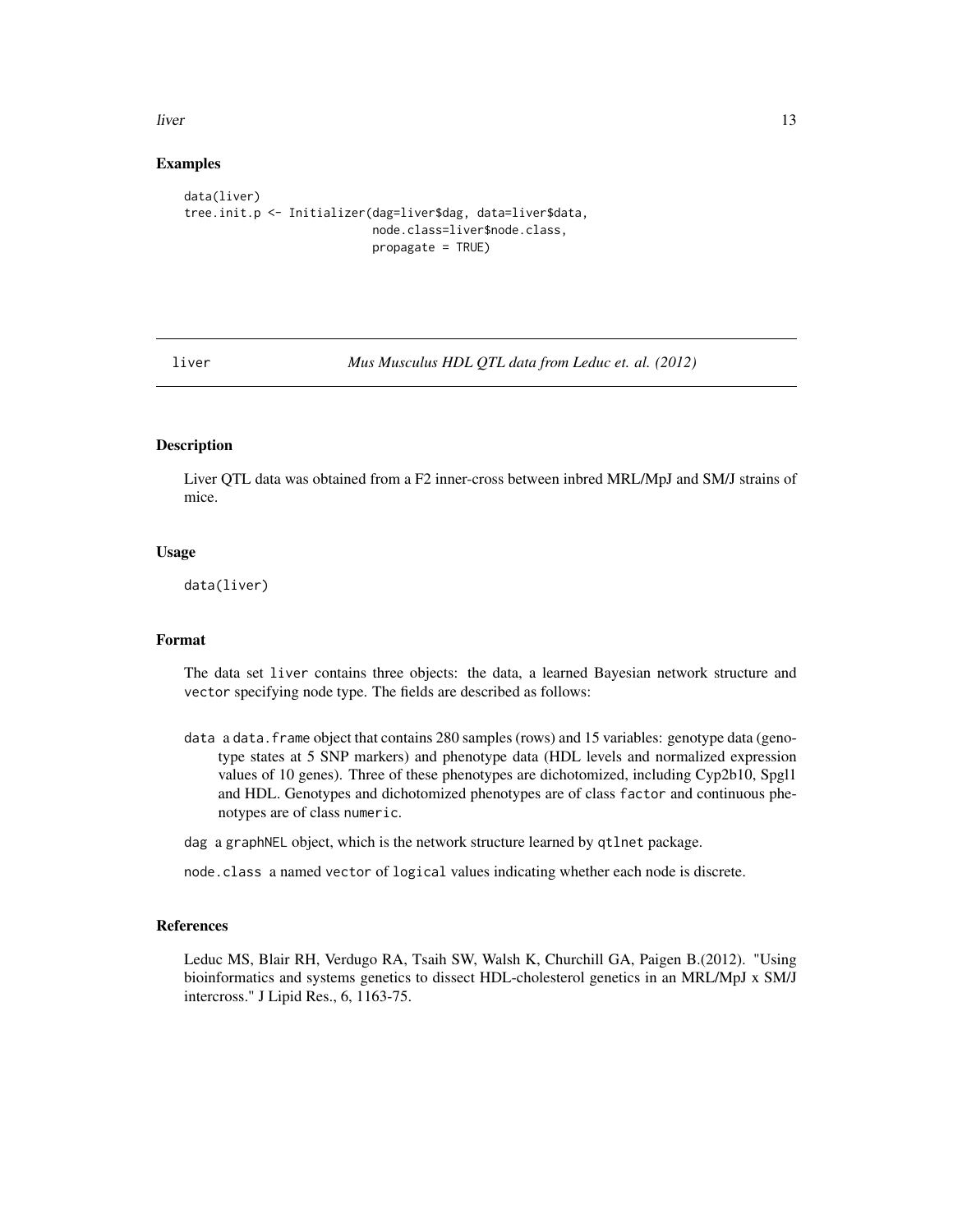<span id="page-13-1"></span><span id="page-13-0"></span>LocalModelCompile *Model compilation*

### Description

Compile the local models

### Usage

LocalModelCompile(data, dag = NULL, node.class = NULL)

#### Arguments

| data       | a data. frame object or a qtlnet object                                                                                                                        |
|------------|----------------------------------------------------------------------------------------------------------------------------------------------------------------|
| dag        | NULL if data is qtlnet object, or a graph NEL object of conditional Gaussian<br>Bayesian network if data is data. frame.                                       |
| node.class | NULL if data is qtlnet object, or a vector of logical values named by node<br>names, TRUE for discrete, FALSE for continuous variables if data is data. frame. |

# Details

This function compiles the local models, including the conditional probability tables for discrete variables, and linear predictor potentials for continuous variables.

#### Value

pots a list of discrete potentials (conditional probability tables) for each discrete variable.

bags a list of sets of continuous potentials (lppotentials), each set for a continuous variables.

# Author(s)

Han Yu

# References

Cowell, R. G. (2005). Local propagation in conditional Gaussian Bayesian networks. Journal of Machine Learning Research, 6(Sep), 1517-1550.

Yu H, Moharil J, Blair RH (2020). BayesNetBP: An R Package for Probabilistic Reasoning in Bayesian Networks. Journal of Statistical Software, 94(3), 1-31. <doi:10.18637/jss.v094.i03>.

# See Also

[ElimTreeInitialize](#page-7-1)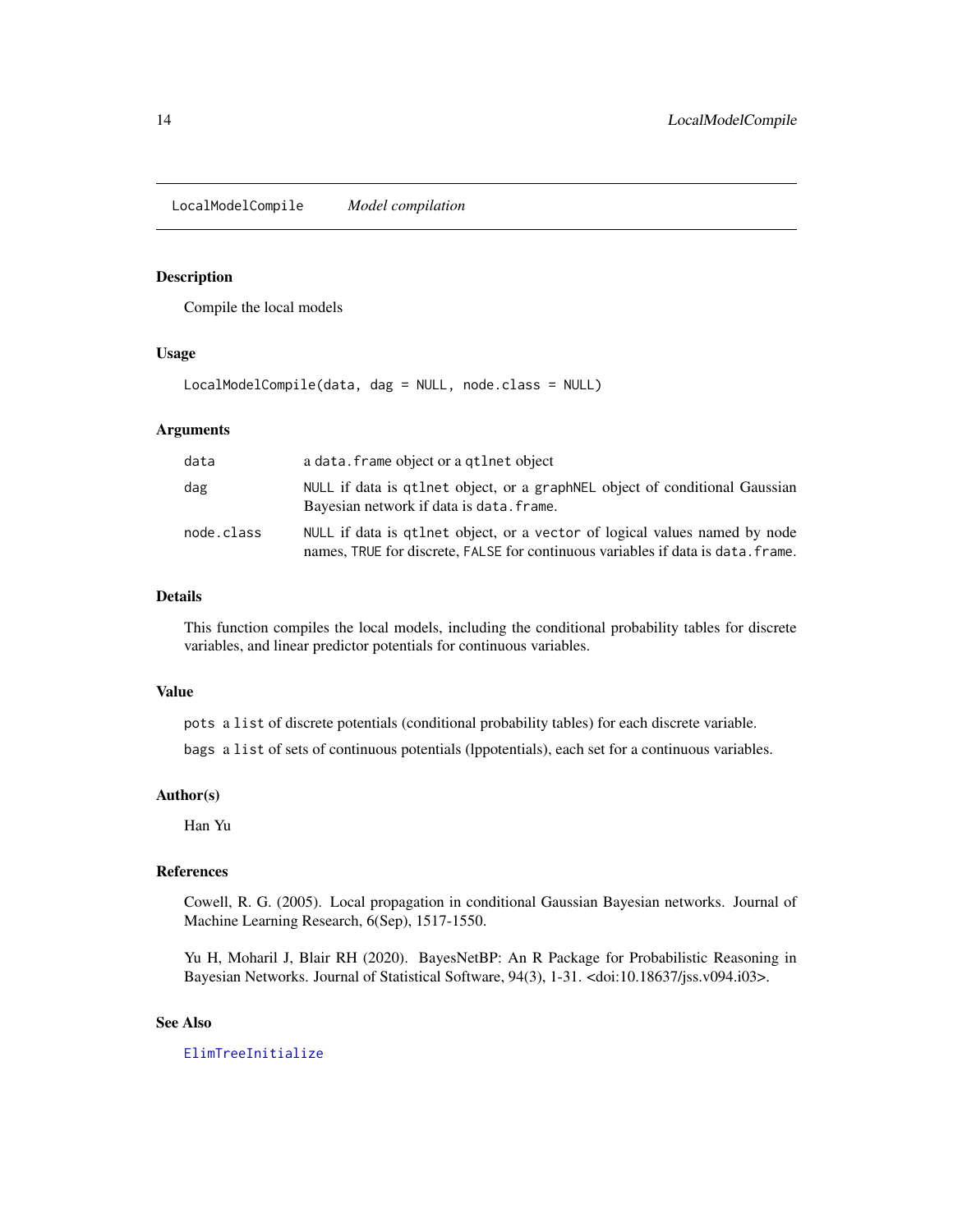#### <span id="page-14-0"></span>Marginals **15**

# Examples

```
data(liver)
models <- LocalModelCompile(data=liver$data, dag=liver$dag, node.class=liver$node.class)
```
<span id="page-14-1"></span>

Marginals *Obtain marginal distributions*

#### Description

Get the marginal distributions of multiple variables

#### Usage

Marginals(tree, vars)

#### Arguments

| tree | a ClusterTree object                                      |
|------|-----------------------------------------------------------|
| vars | a vector of variables for query of marginal distributions |

#### Details

Get the marginal distributions of multiple variables. The function Marginals returns a list of marginal distributions. The marginal distribution of a discrete variable is a named vector of probabilities. Meanwhile, the marginal distributions of continous variables in a CG-BN model are mixtures of Gaussian distributions. To fully represent this information, the marginal of a continuous variable is represented by a data. frame with three columns to specify parameters for each Gaussian distribution in the mixture, which are

mean the mean value of a Gaussian distribution.

- sd the standard deviation of a Gaussian distribution.
- n the number of Gaussian mixtures

#### Value

marginals a list of marginal distributions

types a named vector indicating the types of the variables whose marginals are queried: TRUE for discrete, FALSE for continuous.

#### Author(s)

Han Yu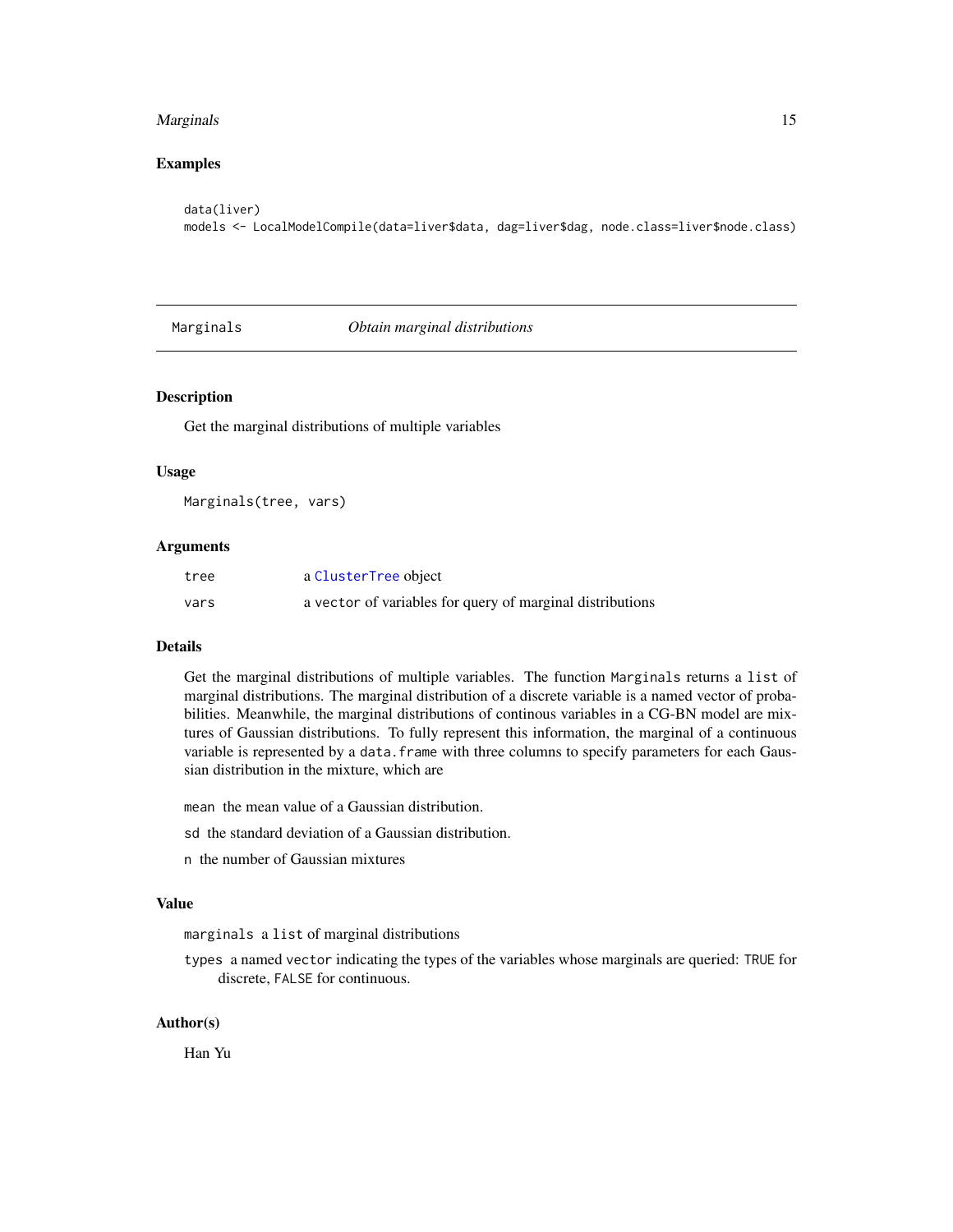# <span id="page-15-0"></span>References

Cowell, R. G. (2005). Local propagation in conditional Gaussian Bayesian networks. Journal of Machine Learning Research, 6(Sep), 1517-1550.

Yu H, Moharil J, Blair RH (2020). BayesNetBP: An R Package for Probabilistic Reasoning in Bayesian Networks. Journal of Statistical Software, 94(3), 1-31. <doi:10.18637/jss.v094.i03>.

# See Also

[PlotMarginals](#page-16-1) for visualization of the marginal distributions, [SummaryMarginals](#page-23-1) for summarization of the marginal distributions of continuous variables.

### Examples

```
data(liver)
tree.init.p <- Initializer(dag=liver$dag, data=liver$data,
                           node.class=liver$node.class,
                           propagate = TRUE)
tree.post <- AbsorbEvidence(tree.init.p, c("Nr1i3", "chr1_42.65"), list(1,"1"))
marg <- Marginals(tree.post, c("HDL", "Ppap2a"))
marg$marginals$HDL
head(marg$marginals$Ppap2a)
```
PlotCGBN *Plot the Bayesian network*

#### Description

Plot and compare two Bayesian networks with different evidence(s) absorbed and propagated.

### Usage

```
PlotCGBN(tree.1, tree.2, fontsize = NULL, pbar = FALSE, plotting = TRUE)
```
### Arguments

| tree.1   | a ClusterTree                            |
|----------|------------------------------------------|
| tree.2   | a ClusterTree                            |
| fontsize | font size for the node labels            |
| pbar     | logical (1) whether to show progress bar |
| plotting | $logical(1)$ whether to output plot      |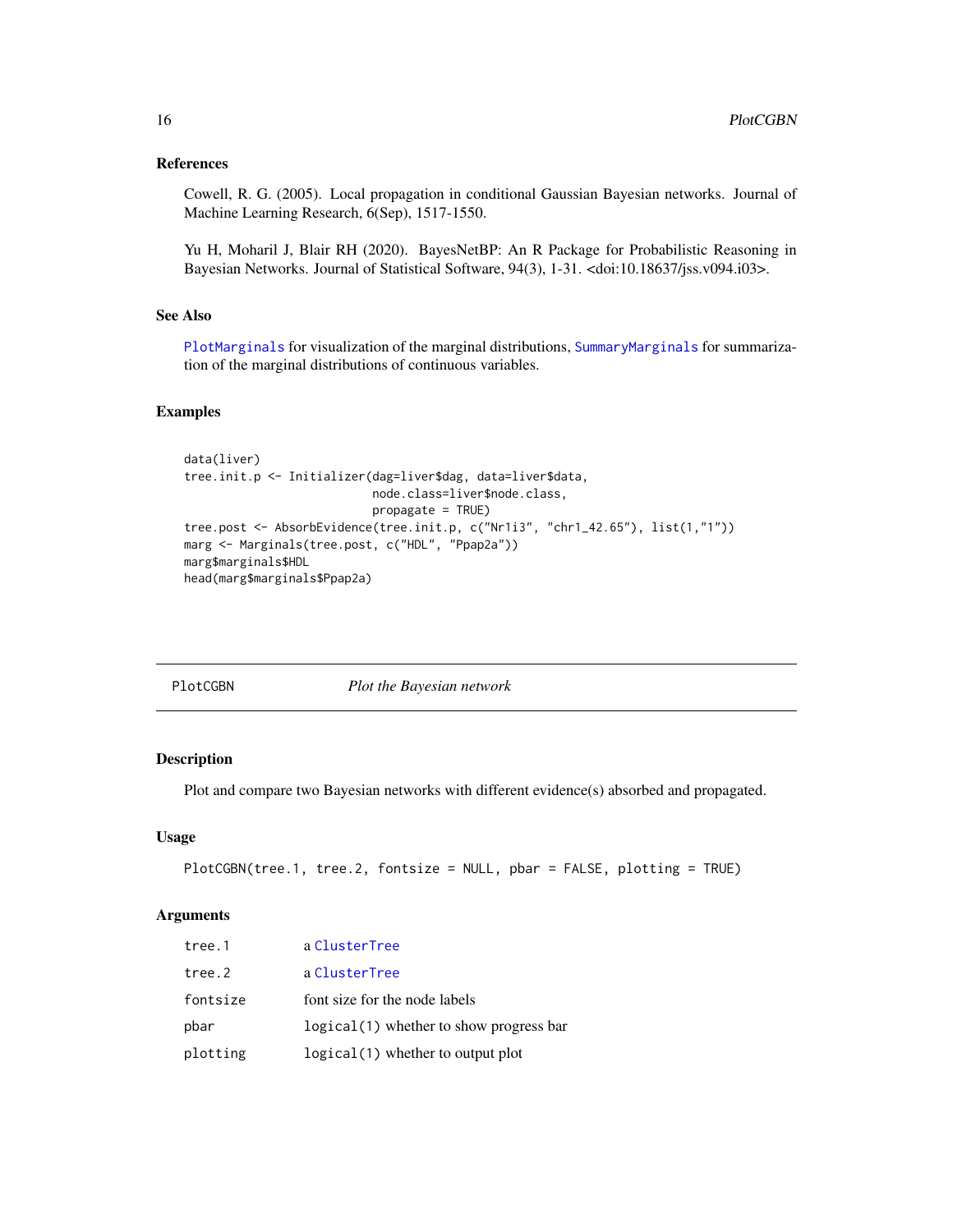# <span id="page-16-0"></span>PlotMarginals 17

#### Details

Network visualization of the node-specific differences between Bayesian Networks with the same topology, but evidence that has been absorbed and propagated. The change of marginal distribution of each node is measured by signed and symmetric Kullback-Leibler divergence. The sign indicates the direction of change, with tree.1 considered as the baseline. The magnitude of the change is reflected by the value. Nodes that are white are d-separated from the evidence. This function requires Rgraphviz package.

#### Value

a plot of Bayesian network

a vector of signed symmetric Kullback-Leibler divergence

## Author(s)

Han Yu

# References

Cowell, R. G. (2005). Local propagation in conditional Gaussian Bayesian networks. Journal of Machine Learning Research, 6(Sep), 1517-1550.

Yu H, Moharil J, Blair RH (2020). BayesNetBP: An R Package for Probabilistic Reasoning in Bayesian Networks. Journal of Statistical Software, 94(3), 1-31. <doi:10.18637/jss.v094.i03>.

#### Examples

```
## Not run:
library("Rgraphviz")
data(toytree)
tree.post <- AbsorbEvidence(toytree, c("Nr1i3"), list(1))
PlotCGBN(tree.1=toytree, tree.2=tree.post)
```
## End(Not run)

<span id="page-16-1"></span>PlotMarginals *Plot the marginal distributions*

#### Description

Plot the marginal distributions.

#### Usage

PlotMarginals(marginals, groups = NULL)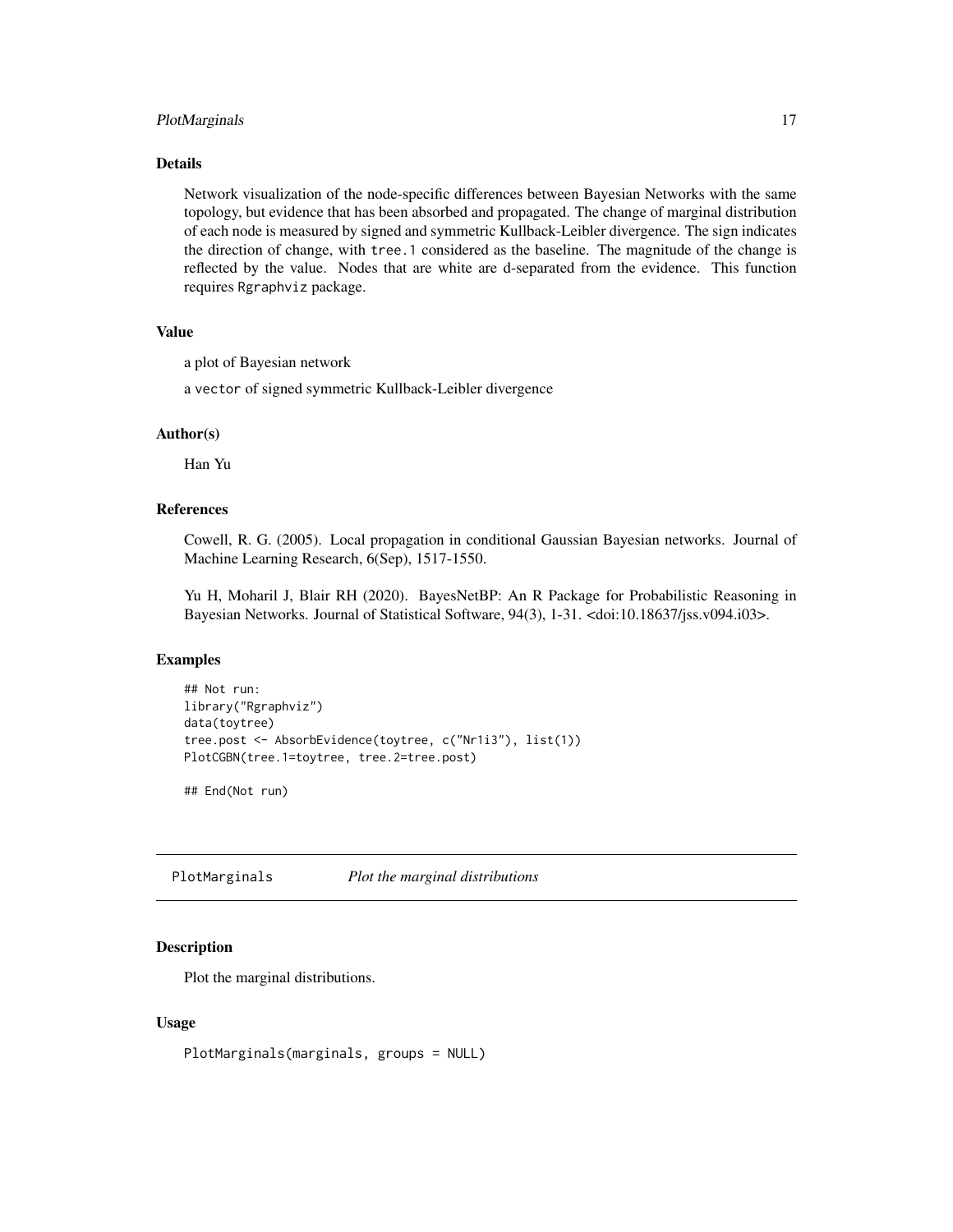<span id="page-17-0"></span>18 PlotTree

#### Arguments

| marginals | the marginal distributions returned by Marginals for plotting |
|-----------|---------------------------------------------------------------|
| groups    | names of the marginals to be shown on plots                   |

# Details

Plot the marginal distributions. Marginals of discrete variables are plotted as bar plots, while those of continuous variables as density plots.

# Author(s)

Han Yu

# References

Cowell, R. G. (2005). Local propagation in conditional Gaussian Bayesian networks. Journal of Machine Learning Research, 6(Sep), 1517-1550.

# See Also

#### [Marginals](#page-14-1)

# Examples

```
data(toytree)
marg <- Marginals(toytree, c("Neu1", "Nr1i3", "chr1_42.65", "Spgl1"))
PlotMarginals(marginals=marg, groups=NULL)
```
PlotTree *Plot the cluster tree*

# Description

Plot the structure of a [ClusterTree](#page-3-1) object

# Usage

PlotTree(tree, color = "gray90")

#### Arguments

| tree  | a ClusterTree object |
|-------|----------------------|
| color | nodes color          |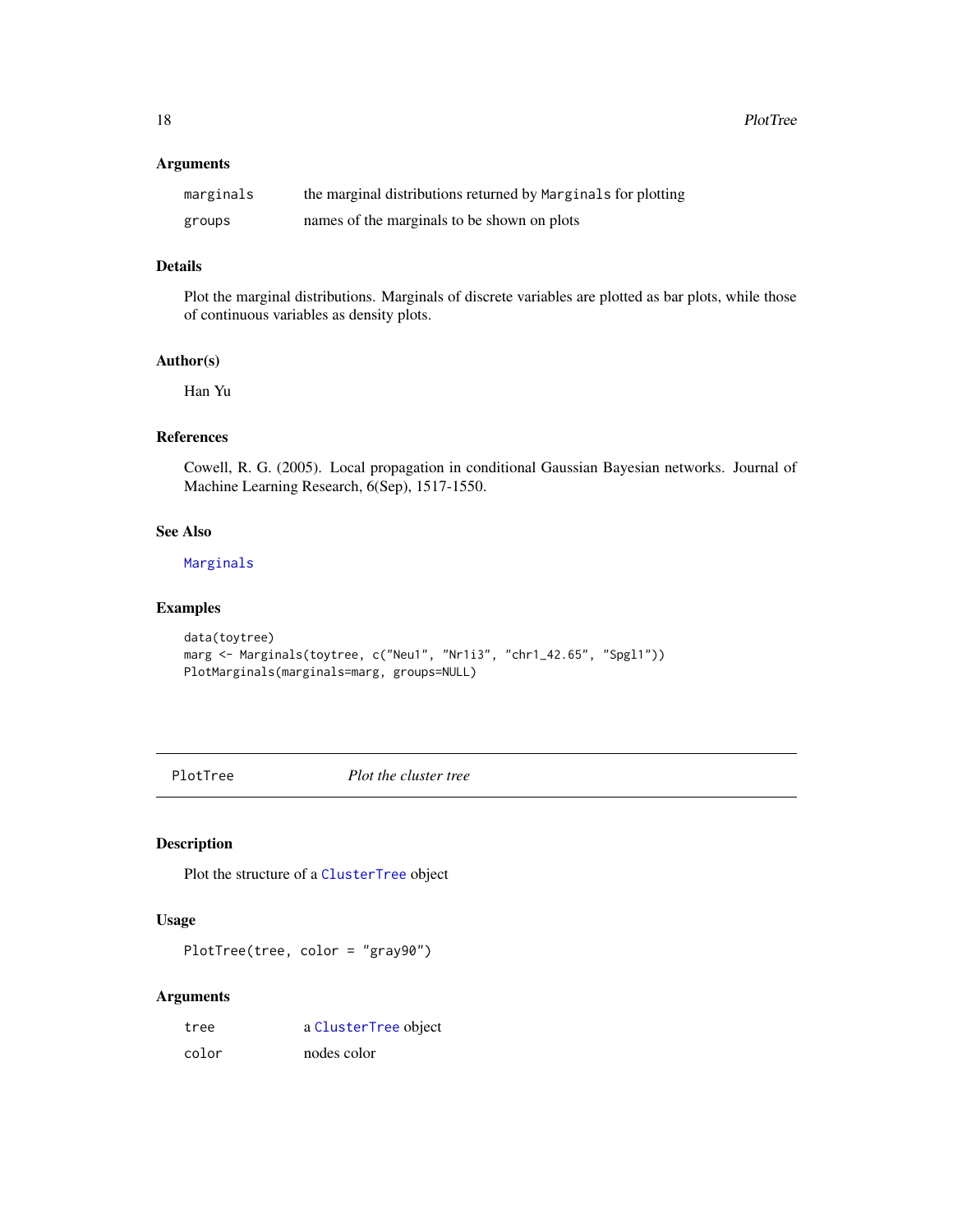#### <span id="page-18-0"></span>Propagate 2012 and 2012 and 2012 and 2012 and 2012 and 2012 and 2012 and 2012 and 2012 and 2012 and 2012 and 201

#### Details

Plot the structure of clustertree object, with the nodes labeled by corresponding elimination node. The circles represent continuous clusters, while the boxes represent discrete clusters. This function requires Rgraphviz package.

# Author(s)

Han Yu

# References

Cowell, R. G. (2005). Local propagation in conditional Gaussian Bayesian networks. Journal of Machine Learning Research, 6(Sep), 1517-1550.

Yu H, Moharil J, Blair RH (2020). BayesNetBP: An R Package for Probabilistic Reasoning in Bayesian Networks. Journal of Statistical Software, 94(3), 1-31. <doi:10.18637/jss.v094.i03>.

Cowell, R. G. (2005). Local propagation in conditional Gaussian Bayesian networks. Journal of Machine Learning Research, 6(Sep), 1517-1550.

#### Examples

```
## Not run:
library("Rgraphviz")
data(toytree)
PlotTree(toytree)
```
## End(Not run)

<span id="page-18-1"></span>Propagate *Propagate the cluster tree*

# Description

This function propagates the discrete compartment of a [ClusterTree](#page-3-1) object.

# Usage

```
Propagate(tree, targets = NA)
```
#### Arguments

| tree    | an initialized ClusterTree object                                    |
|---------|----------------------------------------------------------------------|
| targets | the cluster involved in evidence propagation, usually set by default |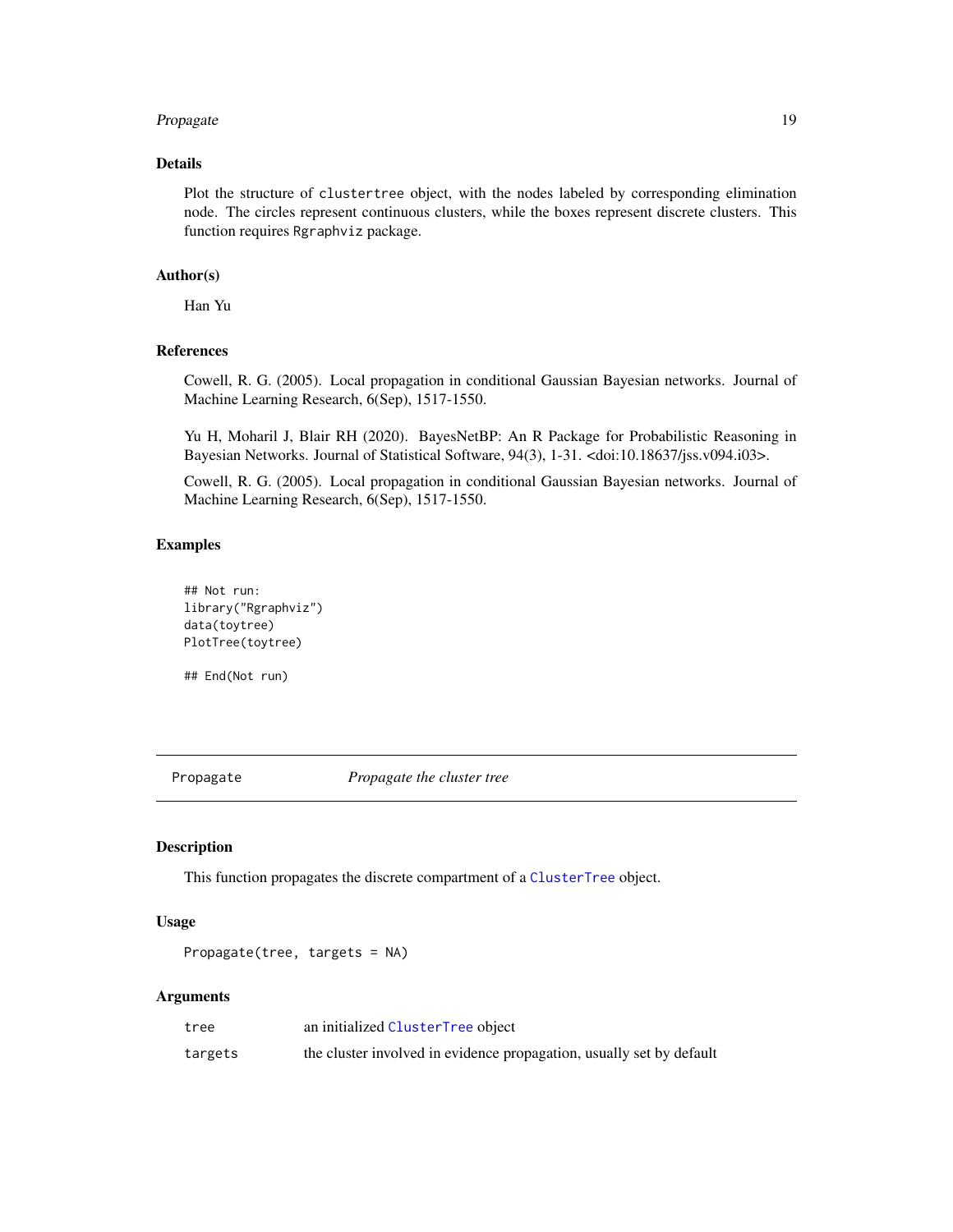#### <span id="page-19-0"></span>Details

The discrete compartment must be propagted to get the joint distributions of discrete variables in each discrete clusters. A [ClusterTree](#page-3-1) object must be propagated before absorbing evidence and making queries.

# Value

a [ClusterTree](#page-3-1) object

# References

Cowell, R. G. (2005). Local propagation in conditional Gaussian Bayesian networks. Journal of Machine Learning Research, 6(Sep), 1517-1550.

Lauritzen, S. L., & Spiegelhalter, D. J. (1988). Local computations with probabilities on graphical structures and their application to expert systems. Journal of the Royal Statistical Society. Series B (Methodological), 157-224.

Yu H, Moharil J, Blair RH (2020). BayesNetBP: An R Package for Probabilistic Reasoning in Bayesian Networks. Journal of Statistical Software, 94(3), 1-31. <doi:10.18637/jss.v094.i03>.

#### Examples

```
data(liver)
tree.init <- Initializer(dag=liver$dag, data=liver$data,
                         node.class=liver$node.class,
                         propagate = FALSE)
tree.init@propagated
tree.init.p <- Propagate(tree.init)
tree.init.p@propagated
```
qtlnet\_to\_graphNEL *Convert qtlnet to graphNEL object*

#### Description

Extract network structure from qtlnet object and convert to graphNEL object

#### Usage

```
qtlnet_to_graphNEL(data)
```
#### Arguments

data a qtlnet object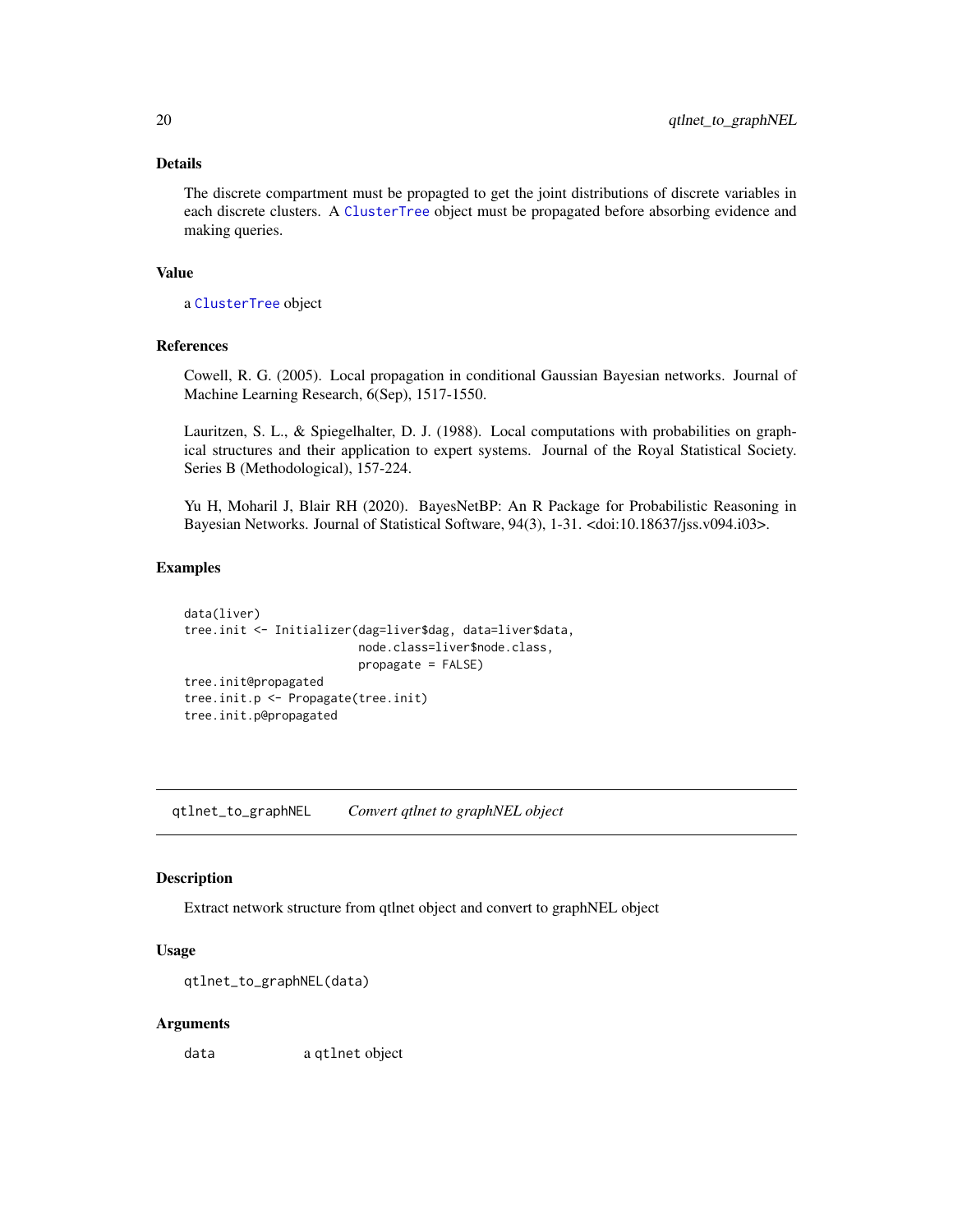#### <span id="page-20-0"></span>runBayesNetApp 21

# Details

This function extracts network structure from qtlnet object and convert to graphNEL object. The example data can be downloaded from <https://github.com/hyu-ub/BayesNetBP>.

#### Value

graphNEL a graphNEL object.

#### Author(s)

Han Yu

#### Examples

```
## Not run:
load(liverqtl.rda)
qtlnet_to_graphNEL(liverqtl$qtlnet.fit)
```

```
## End(Not run)
```
runBayesNetApp *Launch the BayesNetBP Shiny App*

#### **Description**

Launch the BayesNetBP Shiny App

#### Usage

```
runBayesNetApp(launch.browser = TRUE)
```
#### Arguments

launch.browser logical(1) whether launch the App in browser

#### Details

The function runBayesNetApp lauches the Shiny App accompanied with this package. The app loads the toytree example by default and allows users to load customized [ClusterTree](#page-3-1) object. In order to use this feature, a [ClusterTree](#page-3-1) object should be built, propagated and named tree.init.p, and then saved as a .RDATA file. This file can be read in by the app.

The console of BayesNetBP Shiny App comprises three panels. The first part controls the model loading, visualization and subnetwork selection. The Fit function fits the entire graph in the window. The Fit Selected function fits the selected subnetwork to the window. The user can subset the network for visualization. The Expand function can trace the one hop neighbor of selected nodes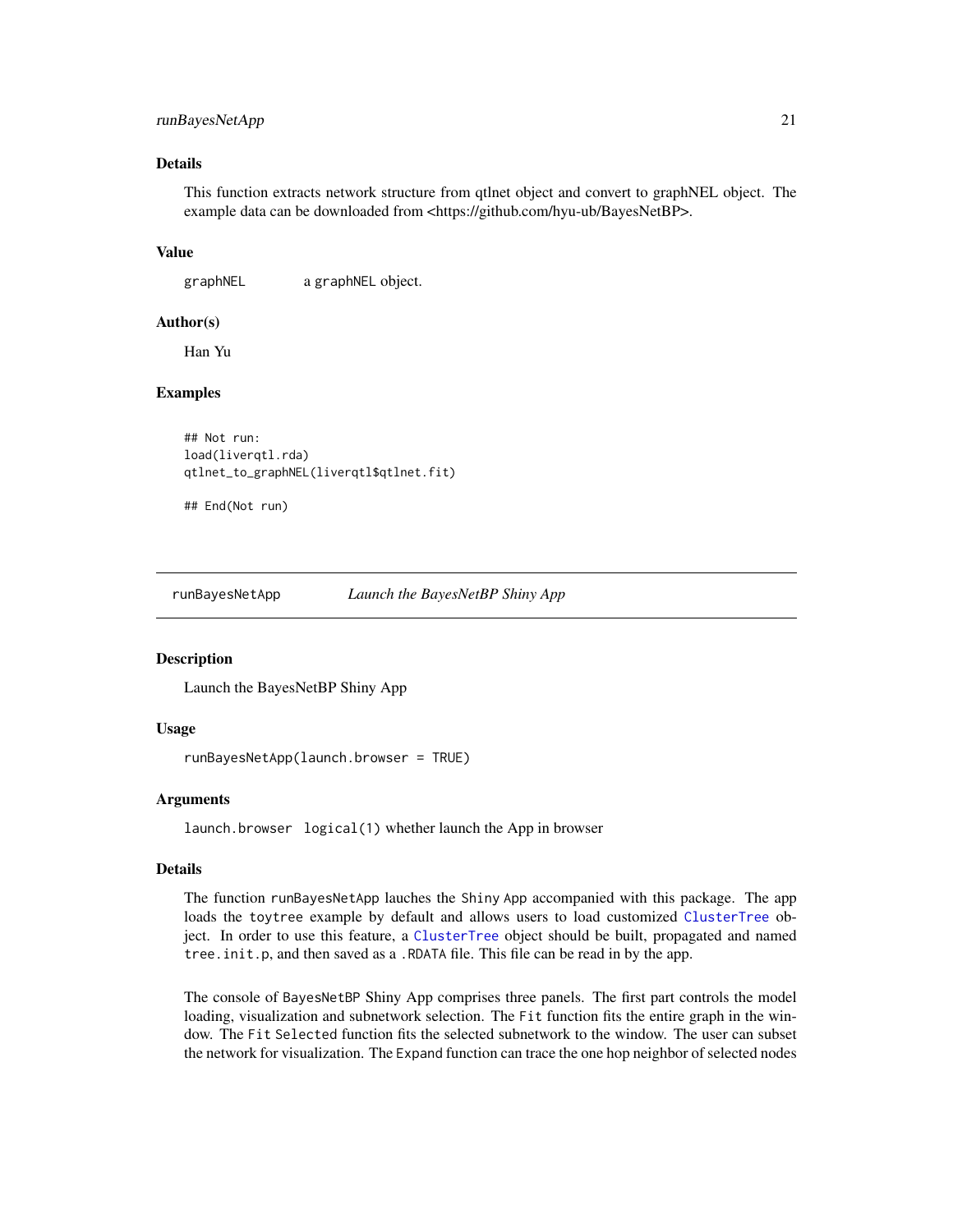in a stepwise manner. After selecting desired node sets, the user can subset the graph by the Subset function.

The second panel is used for absorption of fixed and hard evidences. The users can add multiple pieces of evidence to a list and absorb them into the model simultaneously. Marginals of other nodes can be quried as density or bar plots by node types. If a set of evidence has been absorbed, the marginals both before and after absorption will be returned to facilitate comparison. To query the marginals, the user can select the node of interest in the graph, and then click Marginal of Selected. The Shift in Marginals function computes the signed and symmetric Kullback-Liebler divergence for all applicable nodes in the network, and colors the nodes by their divergence and change in directions.

The function for systematic assessment of variable marginal shifts is provided in the third panel. It allows user to specify which node to absorb the spectrum of evidence in the select menu and click Select Observed, and to select whose divergence to be calculated by selecting the node in the menu and then clicking Add to Plot. Alternatively, the user can use Add All function to select all applicable nodes into the plotting list. The result is visualized in an interactive plot. The Min, Max and Step controls the range of values of the evidence to be absorbed.

# Author(s)

Han Yu

#### References

Yu H, Moharil J, Blair RH (2020). BayesNetBP: An R Package for Probabilistic Reasoning in Bayesian Networks. Journal of Statistical Software, 94(3), 1-31. <doi:10.18637/jss.v094.i03>.

Yu H, Moharil J, Blair RH (2020). BayesNetBP: An R Package for Probabilistic Reasoning in Bayesian Networks. Journal of Statistical Software, 94(3), 1-31. <doi:10.18637/jss.v094.i03>.

#### Examples

```
## Not run:
# load or install required packages to run App
library("shiny")
library("googleVis")
library("devtools")
devtools::install_github("cytoscape/cyjShiny")
library("cyjShiny")
# run the App in browser
runBayesNetApp(launch.browser=TRUE)
```
## End(Not run)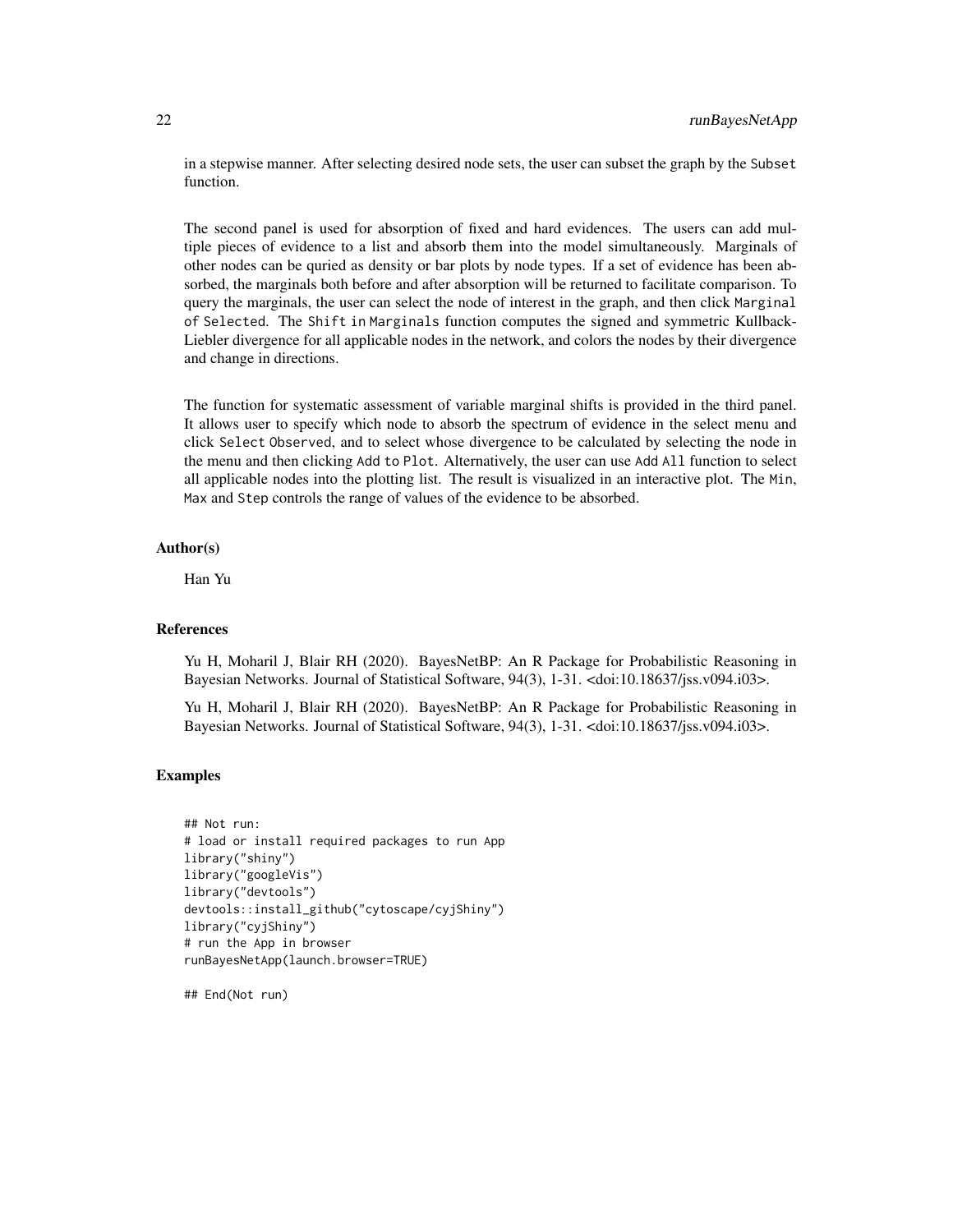<span id="page-22-0"></span>

### Description

Sampling from the joint distribution of all applicable nodes in the Bayesian network.

# Usage

Sampler(tree, n)

#### Arguments

| tree | a ClusterTree object                         |
|------|----------------------------------------------|
| n    | a integer number of observations to generate |

# Value

a dataframe of generated data

# Author(s)

Han Yu

# References

Cowell, R. G. (2005). Local propagation in conditional Gaussian Bayesian networks. Journal of Machine Learning Research, 6(Sep), 1517-1550.

Yu H, Moharil J, Blair RH (2020). BayesNetBP: An R Package for Probabilistic Reasoning in Bayesian Networks. Journal of Statistical Software, 94(3), 1-31. <doi:10.18637/jss.v094.i03>.

# Examples

```
data(toytree)
Sampler(tree = toytree, n = 10)
```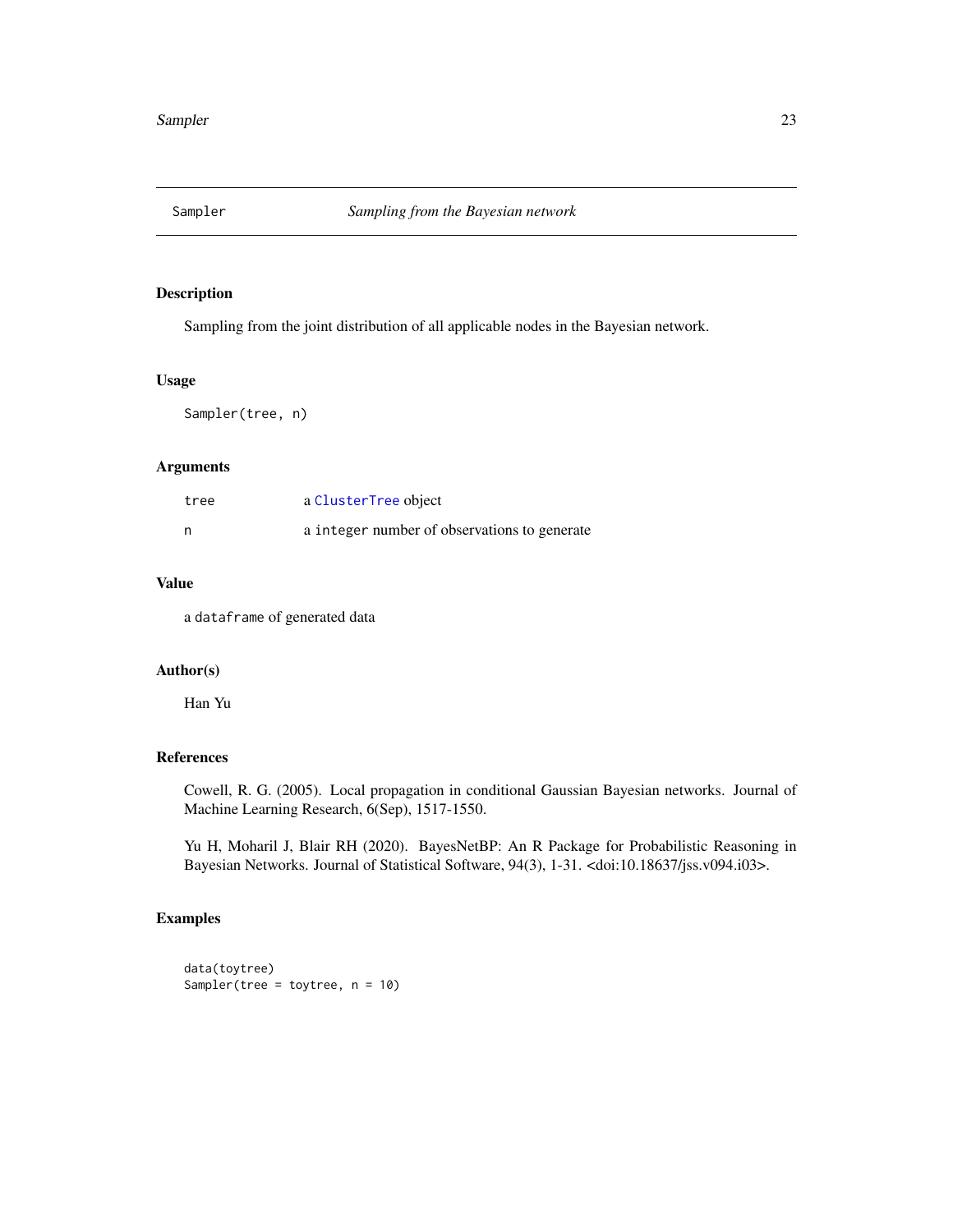<span id="page-23-1"></span><span id="page-23-0"></span>

#### Description

This function summary the marginal distributions of continuous variables by outputing the mean, standard deviation, and number of subpopulations

#### Usage

```
SummaryMarginals(marginals)
```
#### Arguments

marginals the marginal distributions obtained from [Marginals](#page-14-1) function

#### Value

a data.frame object containing information about the marginal distributions for continuous variables. The marginal distributions of continous variables in a CG-BN model are mixtures of Gaussian distributions. Therefore, besides the mean and standard deviation, the object has an additional column to specify the number of Gaussian mixtures.

mean the mean value of a Gaussian distribution.

sd the standard deviation of a Gaussian distribution.

n the number of Gaussian distributions in the mixture.

#### References

Cowell, R. G. (2005). Local propagation in conditional Gaussian Bayesian networks. Journal of Machine Learning Research, 6(Sep), 1517-1550.

Yu H, Moharil J, Blair RH (2020). BayesNetBP: An R Package for Probabilistic Reasoning in Bayesian Networks. Journal of Statistical Software, 94(3), 1-31. <doi:10.18637/jss.v094.i03>.

#### See Also

[Marginals](#page-14-1)

# Examples

```
data(liver)
tree.init.p <- Initializer(dag=liver$dag, data=liver$data,
                           node.class=liver$node.class,
                           propagate = TRUE)
marg <- Marginals(tree.init.p, c("HDL", "Ppap2a", "Neu1"))
SummaryMarginals(marginals=marg)
```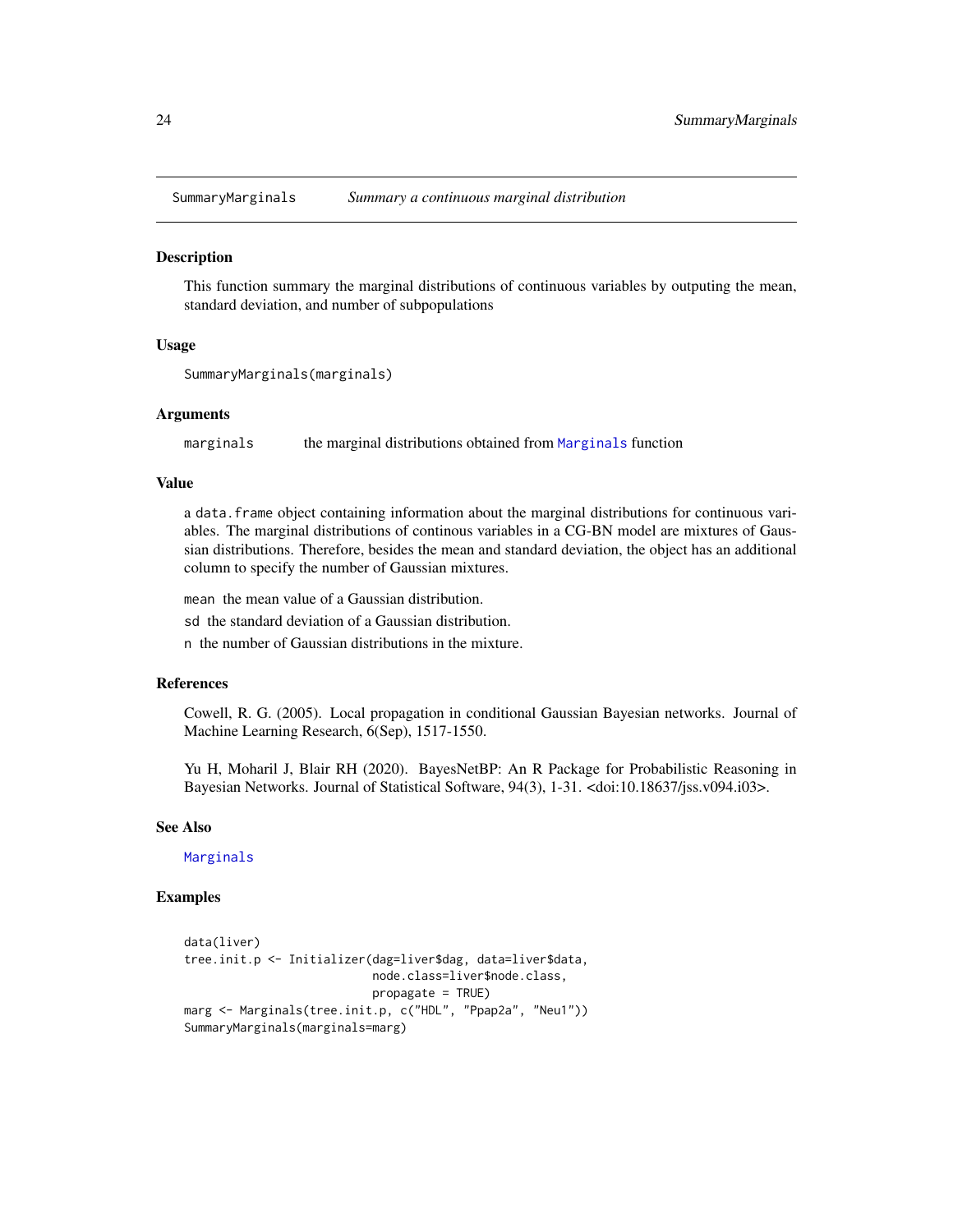<span id="page-24-0"></span>

#### Description

A propagated [ClusterTree](#page-3-1) object named toytree, obtained from [liver](#page-12-1) QTL data.

#### Usage

data(toytree)

#### Format

The data set contains a propagated [ClusterTree](#page-3-1) object toytree, which is ready for evidence absorption and making queries.

yeast *Saccharomyces Cerevisiae eQTL data from Kruglak et. al. (2005)*

#### Description

eQTL data from 112 F1 segregants from a cross between BY4716 and RM11-1a strains of *Saccharomyces Cerevisiae*.

#### Usage

data(yeast)

#### Format

The data set yeast is a data frame of 112 observations of 50 variables: genotype data (genotype states at 12 SNP markers) and phenotype data (normalized and discretized expression values of 38 genes). Both genotypes and phenotypes are of class factor.

#### Details

The yeast dataset is a subset of the widely studied yeast expression dataset comprising of 112 F1 segregants from a cross between BY4716 and RM11-1a strains of *Saccharomyces Cerevisiae*. The original dataset consists of expression values reported as log2(sample/ BY reference) for 6216 genes. The data can be accessed in Gene Expression Omnibus (GEO) by accession number (GSE1990). After linkage analysis and filtering based on location and significance of QTL, a final set of 38 genes and their corresponding 12 SNP markers were identified and included in the yeast dataset. The gene expression values are discretized around the median and have two states, 1 (above or equal to median) and -1 (below median). re are two genotype states: 1 or 2. Thus the final dataset is a data frame of 112 observations (genotype) of 12 variables (SNP markers) and normalized gene expression of 38 variables (genes).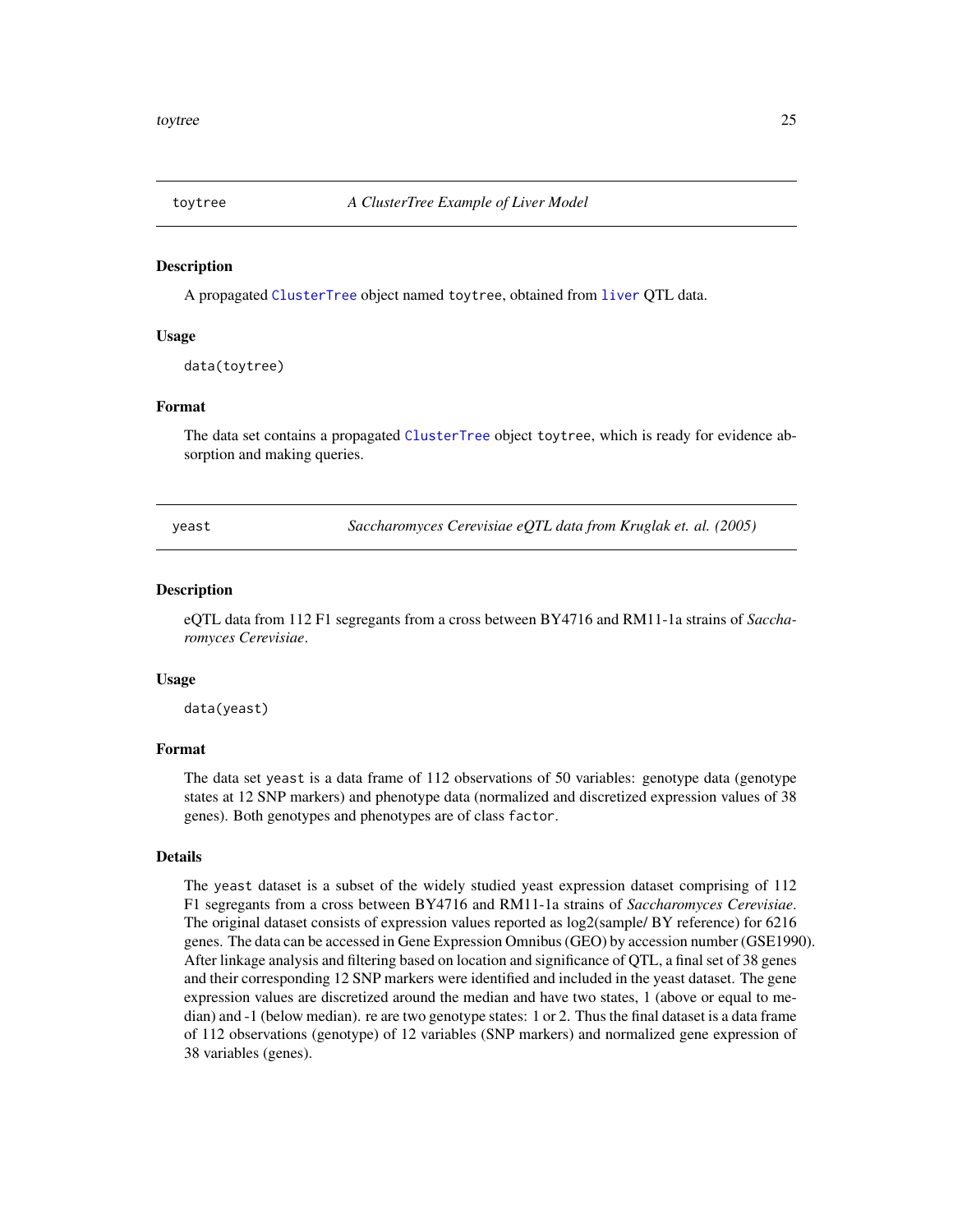# References

Brem RB, Kruglyak L. The landscape of genetic complexity across 5,700 gene expression traits in yeast. Proc Natl Acad Sci U S A 2005 Feb 1;102(5):1572-7.

Brem RB, Storey JD, Whittle J, Kruglyak L. Genetic interactions between polymorphisms that affect gene expression in yeast. Nature 2005 Aug 4;436(7051):701-3.